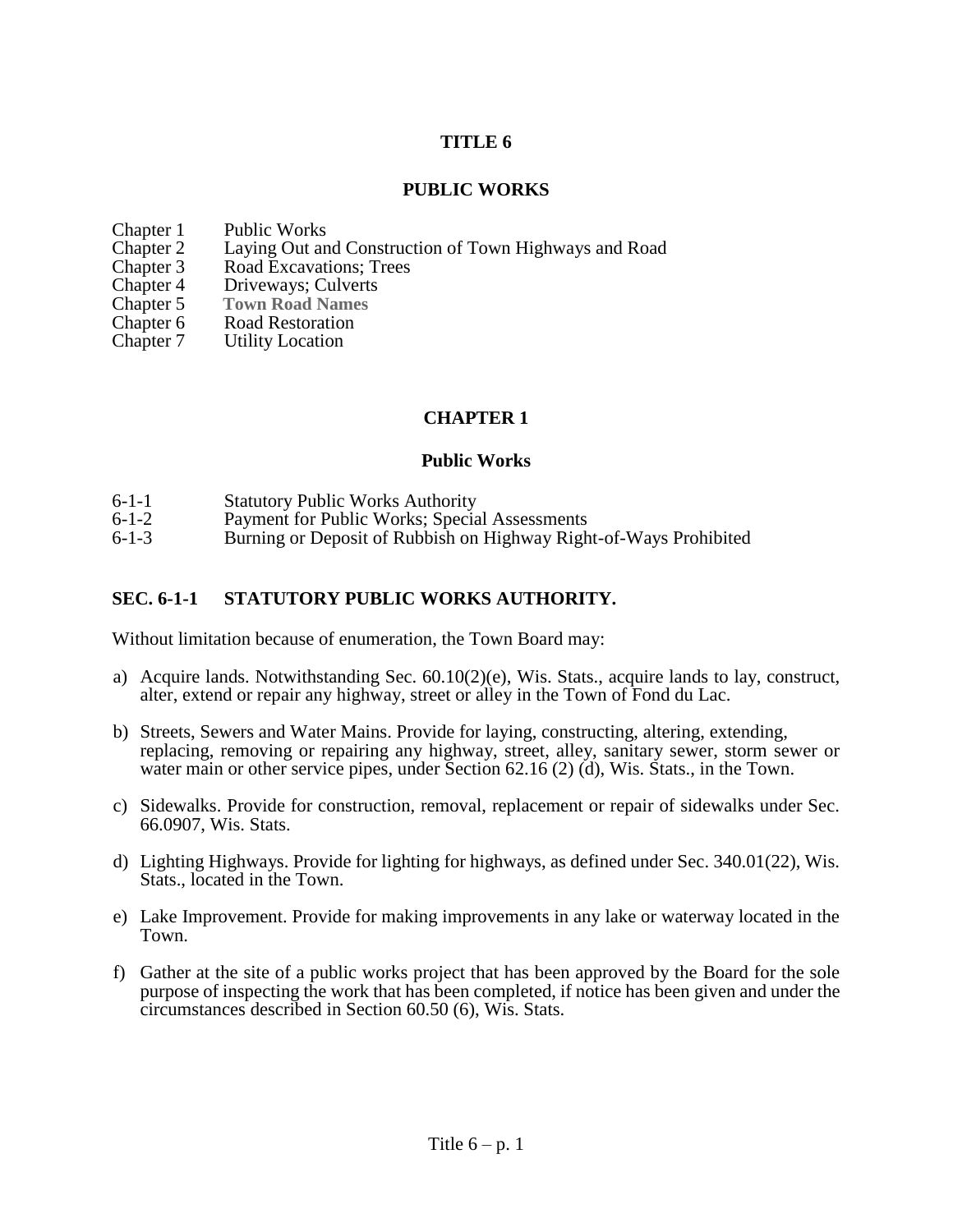#### **SEC. 6-1-2 PAYMENT FOR PUBLIC WORKS; SPECIAL ASSESSMENTS.**

The Town Board may levy and collect special assessments and charges under Sec. 66.0701, Wis. Stats., and Title 3, Chapter 2, of this Code to pay for all or part of the cost of any public work or improvement. Special assessments may be paid under Sec. 66.0713, Wis. Stats. Reassessments shall be under Sec. 66.0731, Wis. Stats.

#### **SEC. 6-1-3 BURNING OR DEPOSIT OF RUBBISH ON HIGHWAY RIGHT-OF-WAYS PROHIBITED.**

It shall be unlawful for any person to throw or deposit any weeds, sod, brush, cans, glass, gravel, stones, boulders, machinery, garbage or other waste or rubbish in or on the right-of-way of any highway located in the Town, or to burn any material of any nature in or on the right-of-way of any such highway or road, and particularly the paved portions thereof, in the Town, except as specifically authorized by the Town Board.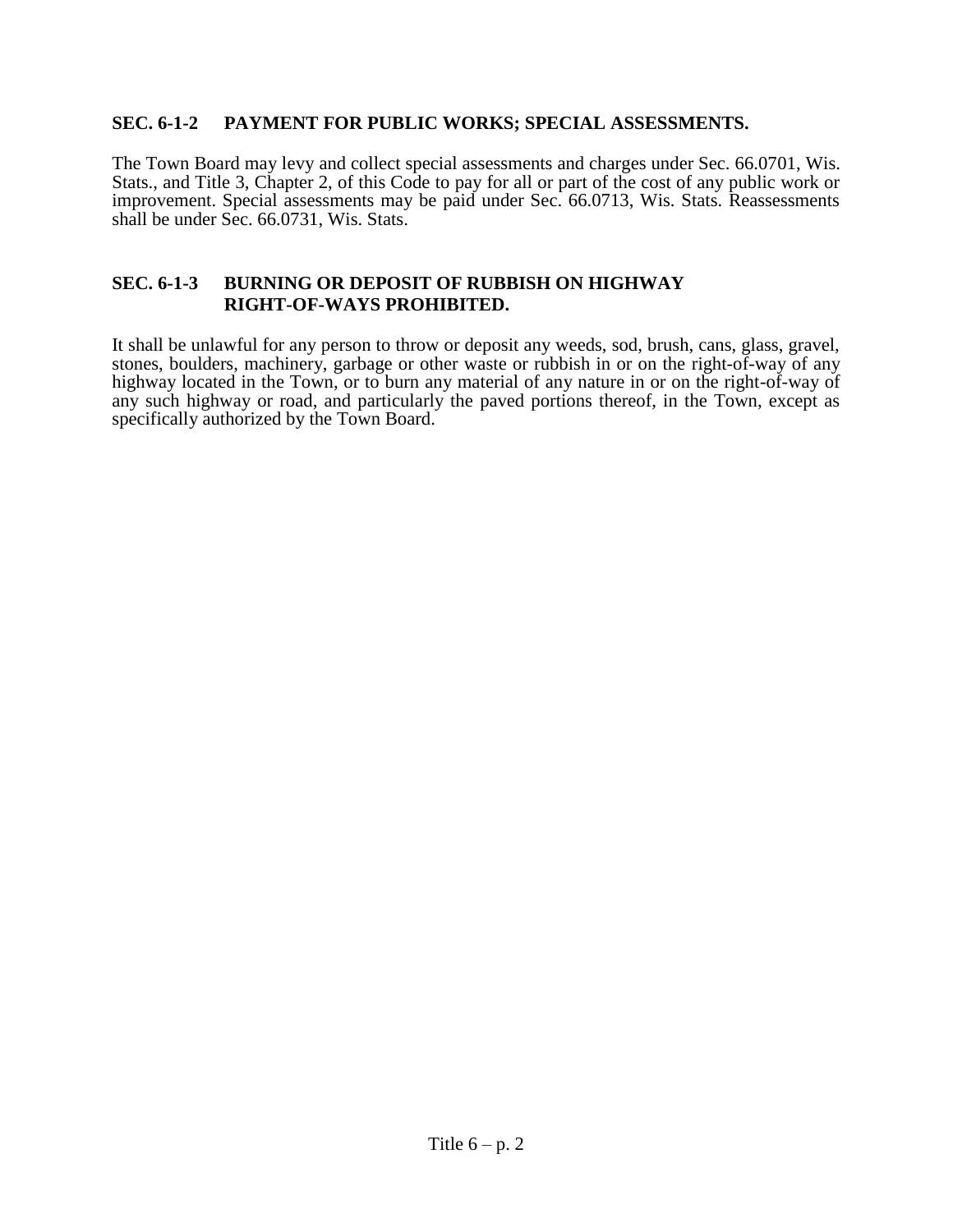### **Laying Out and Construction of Town Highways and Roads**

- 6-2-1 Application to Lay Out and Construct Highway
- 6-2-2 Restrictions on Laying Out Highways
- 6-2-3 Procedure After Application is Filed
- 6-2-4 Duties of Applicants After Application is Filed
- 6-2-5 Proceedings After Notice
- 6-2-6 Order, Award and Recording
- 6-2-7 Damages
- 6-2-8 Appeals
- 6-2-9 Payment of Construction Expenses
- 6-2-10 Preliminary Inspection
- 6-2-11 Performance Bond
- 6-2-12 Roadway Specifications
- 6-2-13 Final Inspection

# **SEC. 6-2-1 APPLICATION TO LAY OUT AND CONSTRUCT HIGHWAY.**

An application under this Chapter to lay out and construct a new Town highway, other than as part of to a new subdivision or plat, may be filed by six (6) or more resident freeholders of the Town. Said application must in writing and it may be delivered to any Supervisor or the Town Clerk. The application shall contain a complete description and a survey map of the property in question. New streets and roads in subdivisions and plats shall be constructed pursuant to the Town subdivision ordinance and this Chapter where it is not in conflict with the Town subdivision ordinance.

Cross-Reference: Title 14 and Subdivision and Land Division Code

# **SEC. 6-2-2 RESTRICTIONS ON LAYING OUT HIGHWAYS.**

- a) No Town highway shall be laid out through or upon any cemetery without the consent of those having the control of the cemetery.
- b) No Town highway shall be laid through or upon any structure, yard or enclosure used for educational or charitable purposes.
- c) No Supervisor shall act in laying out, altering, widening or discontinuing any highway in which he/she may be personally interested.
- d) When the laying out of a highway would require the construction of a bridge costing more than One Thousand Dollars (\$1,000.00), exclusive of donations, the order of the Supervisors laying out such highway shall not be effective unless approved by the electors of the Town, and an estimate by the Wisconsin Department of Transportation shall be conclusive of the cost of such bridge for the purposes of this Section.
- e) Without the consent of the owner, no Town highway shall be laid out through or upon any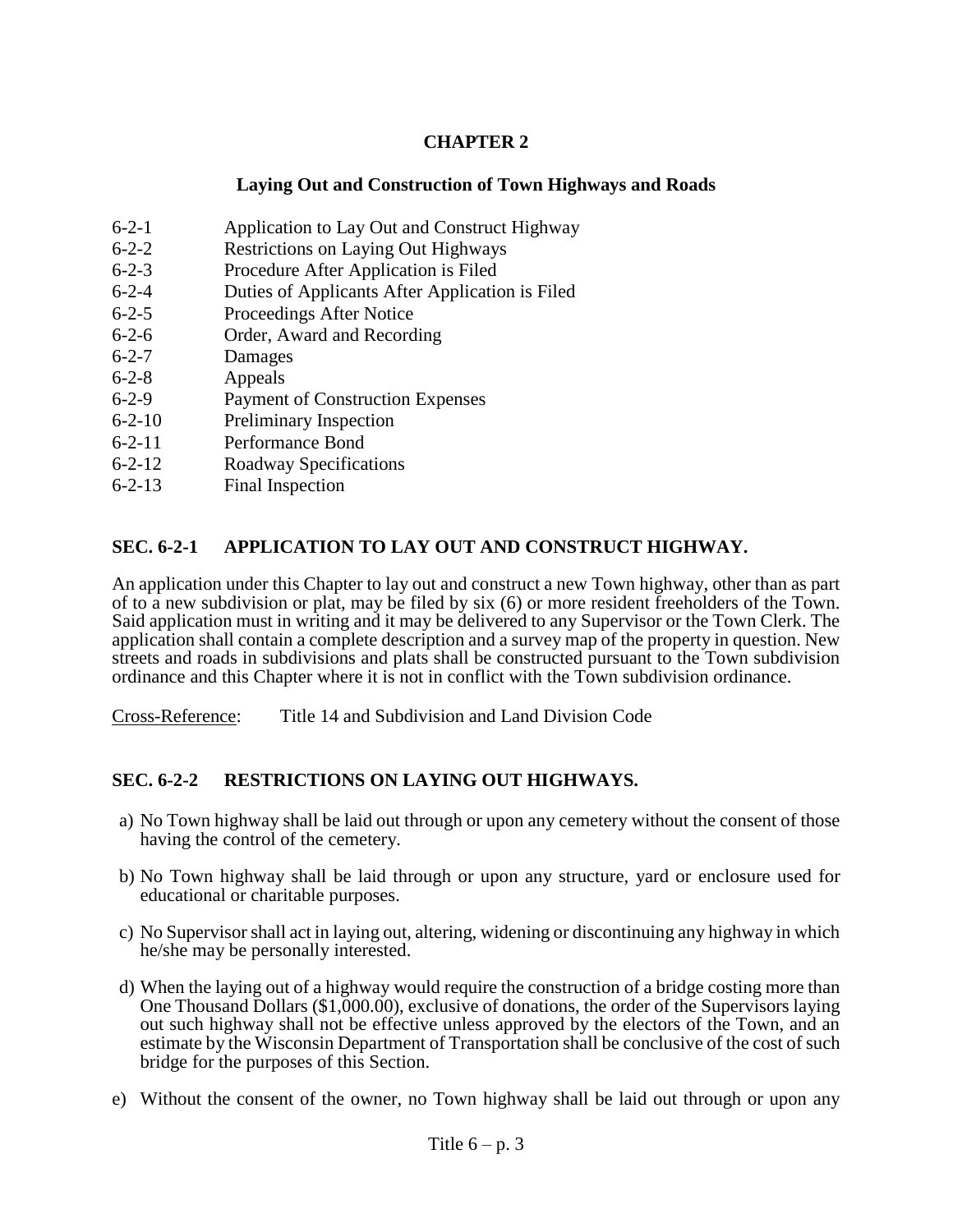garden or orchard or any building or fixture used for trade or manufacture or any other building or fixture or the yard or enclosure necessary to the use thereof, when the damage thereby caused thereto, exclusive of the damage to the land, exceeds Three Hundred Dollars (\$300.00).

# **SEC. 6-2-3 PROCEDURE AFFER APPUCATION IS FILED.**

- a) On application made pursuant to Sec. 6-2-1 above, the Town Board shall prepare a notice fixing therein a time and place at which they will meet and decide upon the application.
- b) The notice shall specify as near as practicable the highway proposed to be laid out, widened, altered or discontinued and the tracts of land through which the highway passes.
- c) If the application is for discontinuance, the notice shall specify the tracts of land abutting on the highway which will be benefited or injured by such discontinuance.
- d) When the description in the aggregate exceeds two hundred (200) words in length, the notice may state that such descriptions are contained in the application as provided in Sec. 80.02, Wis. Stats., and shall give the name and address of the Town Clerk to whom the application has been delivered.

# **SEC. 6-2-4 DUTIES OF APPLICANTS AFTER APPLICATION IS FILED.**

- a) Applicants shall at least ten (10) days prior to date of hearing give notice by registered mail to all occupants and owners of record of lands through which the highway may pass.
- b) Applicants shall give notice to the Wisconsin Department of Natural Resources and to the County land conservation committee in each county through which the highway may pass, by registered mail.
- c) Applicants shall publish the notice as a Class 2 notice under Ch. 985 of the Wisconsin Statutes.

# **SEC. 6-2-5 PROCEEDINGS AFTER NOTICE.**

- a) The Supervisors shall meet at the time and place stated in the notice pursuant to Sec.  $6-2-3(a)$ .
- b) The Supervisors are to be satisfied that all notices as required by this Chapter and the Laws of the State of Wisconsin have been complied with.
- c) The Supervisors shall personally examine the highway which is the subject of the application and shall hear any reason that may be offered for or against laying out, widening or altering the highway.
- d) The Supervisors shall, after complying with Subsections (a), (b) and (c) above, decide upon the application and shall grant or refuse the same as they deem best for the public good.
- e) The Supervisors may adjourn said hearing from time to time, not exceeding in all thirty (30) days from the time of the first meeting, giving public notice of the time and place of such adjournment and by filing forthwith of such adjournment in the office of the Town Clerk.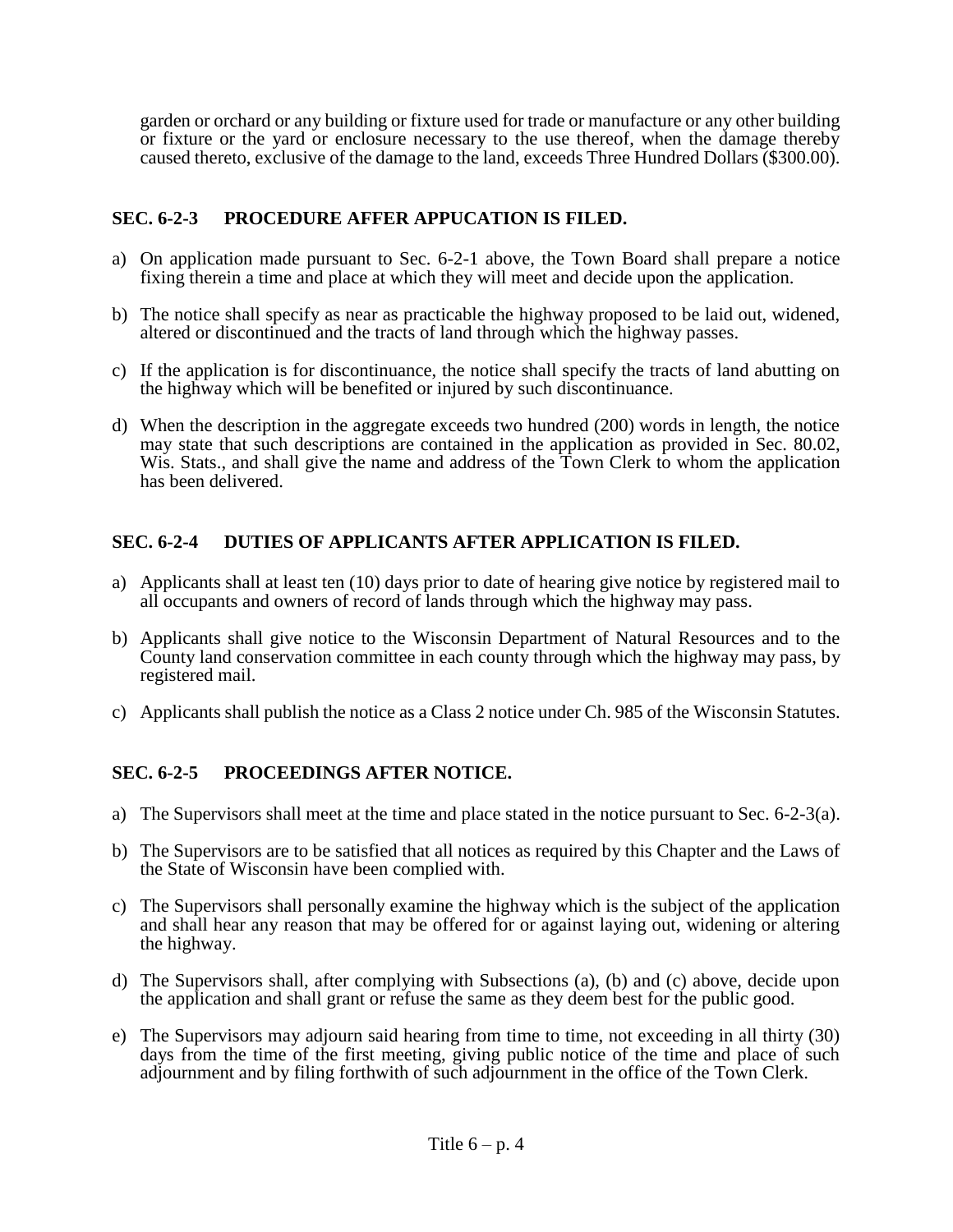### **SEC. 6-2-6 ORDER, AWARD AND RECORDING.**

- a) When Supervisors lay out, alter, widen or discontinue any highway, they shall make and sign an order therefor, incorporating therein a description of the highway and cause survey thereof to be made when necessary.
- b) Damages are to be awarded to landowner pursuant to Sec. 6-2-7 hereafter and Sections 80.09 and 80.10, Wis. Stats.
- c) The order and award of damage shall be filed and recorded in the office of the Town Clerk within ten (10) days after the date fixed by the notice or adjournment for deciding upon the application.
- d) If the Supervisors fail to file the order and award within ten (10) days, they shall be deemed to have decided against the application.
- e) A certified copy of the order shall .be transmitted by the Town Clerk to the Fond du Lac County Highway Commissioner.

# **SEC. 6-2-7 DAMAGES.**

- a) The applicant(s) shall secure a release of damages from all occupants and owners of record and file it with the Town Clerk. The damages sustained by any person upon whose land any highway be laid out, widened or altered shall be fixed by agreement signed by the owner and the Supervisors and be filed in the Town Clerk's office. Such agreement and every release of damages given shall bar any further claims for damages by the owner and all persons claiming under him. A land conveyance shall accompany the release of damages, which shall be properly recorded with the Fond du Lac County Register of Deeds.
- b) If any owner does not so agree with the Supervisors as to his/her damages or does not deliver to the Supervisors a written release of all claims for damages, the Supervisors shall, at the time of making the highway order, assess the damages and make a written award specifying the sum awarded by them to each owner. The award shall be signed by the Supervisors and be filed in the Town Clerk's Office with the order laying out, widening, altering or discontinuing the highway.

### **SEC. 6-2-8 APPEALS.**

- a) Appeal From Highway Order shall be pursuant to Sec. 80.17, Wis. Stats.
- b) Appeal From Award of Damages by owner shall be pursuant to Sec. 80.24, Wis. Stats.

#### **SEC. 6-2-9 PAYMENT OF CONSTRUCTION EXPENSES.**

All expenses involved in the preparation, construction and dedication involved in highway construction under this Chapter shall be borne by the applicant(s).

#### **SEC. 6-2-10 PRELIMINARY INSPECTION.**

Prior to the design, preparation and construction of any roadway to be dedicated to the Town, the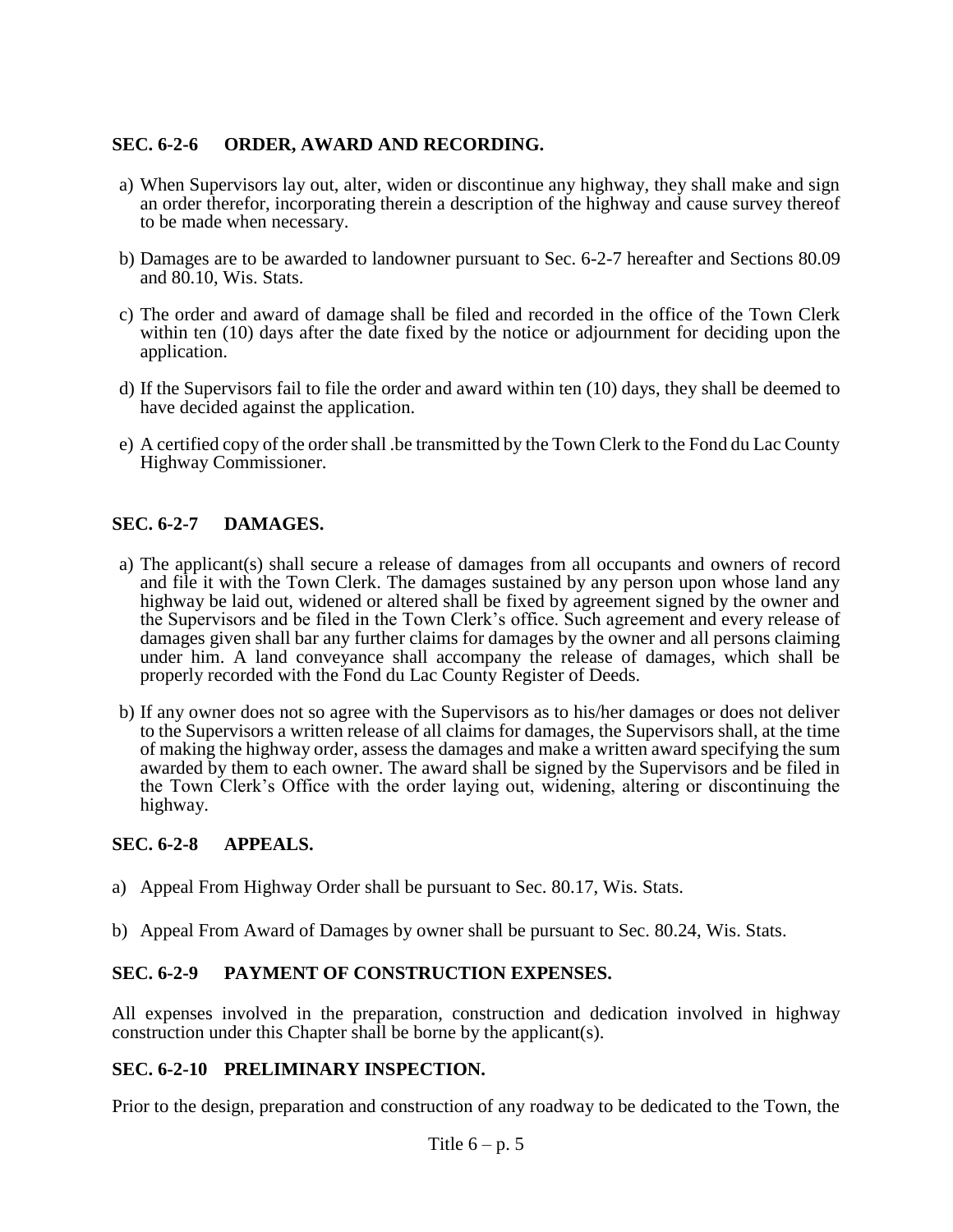applicant shall notify the Town Chairperson or Town Clerk. An on-site meeting will then be arranged to be attended by the Town Board, the Town Engineer and the applicant. Plans must be provided in order for the Town Engineer to check the design and the drainage.

# **SEC. 6-2-11 PERFORMANCE BOND.**

At the option of the Town Board, the applicant(s) shall prepare the highway (grade, ditch, and gravel, etc.) one year and surface it the next year in order to further compact the roadbed. If so, the applicant(s) shall provide a bond or irrevocable letter of credit which would enable the Town to finish the road, in case of default by the applicant(s). The performance bond, irrevocable letter of credit, or cash escrow agreement shall be equal to the Town Board's or Town Engineer's estimated cost of the required improvements adjusted for inflation. If the required improvements are not complete within the eighteen (18) month period, all amounts held under the escrow agreement or performance bond shall be turned over and delivered to the Town and applied to the cost of the required improvements. Any balance remaining after such improvements have been made shall be returned to the owner or subdivider. The Town Board, at its option, may extend the bond period for any additional period not to exceed one (1) year; however, the initial bond shall be required to run one (1) year beyond the initial date of acceptance of improvements.

# **SEC. 6-2-12 ROADWAY SPECIFICATIONS.**

The road construction specifications for plats prescribed in Title 14 shall be applicable for both new roads ordered constructed under this Chapter and for roads required as a condition of new plat approval.

### **SEC. 6-2-13 FINAL INSPECTION.**

Upon completion of the proposed highway, the Town Engineer will proceed to make final inspection, accepting or rejecting road as the case may be. After all of the provisions of this Chapter have been complied with, the roadway or easement will be inspected by Town officials and, at that time, proof will be made by presentation of lien waivers or paid bills that all work that has been done has been paid for or arrangements have been made for the payment by the subdivider. If the road is rejected, corrections shall be made as required by Town Board upon the Town Engineer's recommendation, before final inspection can then be made again. If final acceptance is then made, the owner or owners shall turn over to the Town the deed of all land necessary for the road as previously mentioned.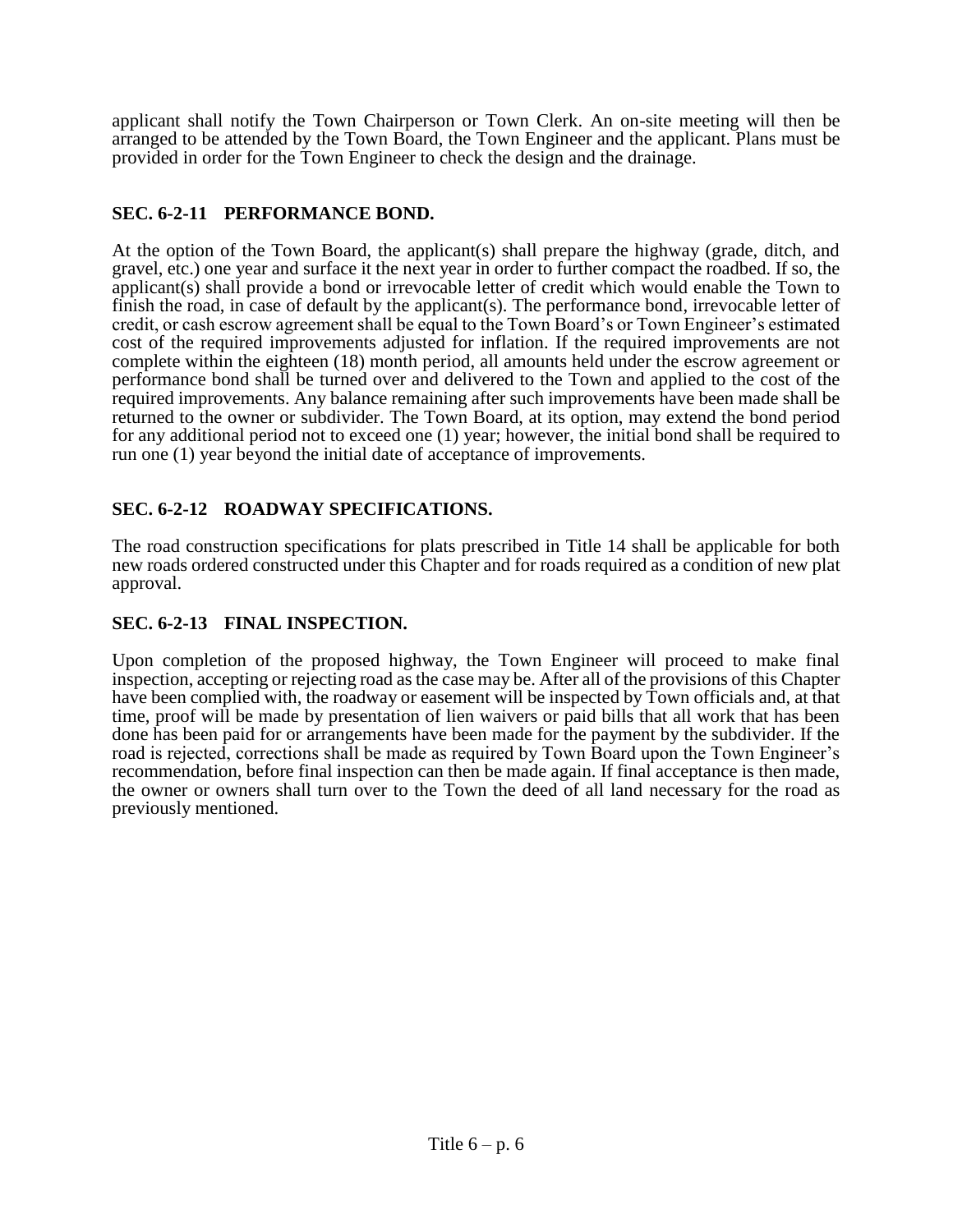#### **Road Excavations; Trees**

- 6-3-1 Excavations of Streets, Alleys, Public Ways and Roads
- 6-3-2 Regulations Governing Excavations and Openings
- 6-3-3 Trees and Shrubbery Obstructing View at Intersection or View of Traffic Signs; Tree Removal; Fences
- 6-3-4 Injury to Trees and Shrubs Prohibited
- 6-3-5 Deposit of Rubbish and Stones on Highway Right-of-Way Prohibited
- 6-3-6 Placement of Rural Mailboxes
- 6-3-7 Mailbox Replacement

#### **SEC. 6-3-1 EXCAVATIONS OF STREETS, ALLEYS, PUBLIC WAYS AND ROADS.**

#### a) **Permit Required**.

- 1) No person or entity, their agents or employees or contractors, shall make or cause to be made any opening, excavation or boring in or under any public street, road, alley, way, ground, sidewalk or Town-owned easement, or fill or alter any culvert or construct or install additions or extensions to its existing facilities within the Town without a permit therefor from the Town Chairperson or Clerk, or their designee.
- 2) The utility or contractor shall submit a written request for a utility construction/street excavation permit and a plan of the proposed alteration, boring, extension or addition, showing its location and details of construction, including specified depth, method of excavation, open out or auguring, provisions of restoration and any other information the Town deems necessary for review and consideration. In being issued a permit the utility or contractor agrees to be bound by the regulations of this Section and Section 6-3-2.
- b) **Fee**. The fee for an excavation or opening permit shall be in accordance with the Town Board's current fee schedule. The fee shall be paid to the Town Clerk, who shall issue a receipt therefor.

#### c) **Insurance Required**. A permit shall be issued only upon condition that the

applicant submit to the Town satisfactory written evidence that applicant has in force and will maintain during the time the permit is in effect public liability insurance of not less than One Million Dollars (\$1,000,000.00) per one (1) person, One Million Dollars (\$1,000,000.00) for one (1) accident and property damage coverage of not less than One Million Dollars (\$1,000,000.00).

#### d) **Bond**.

1) Before a permit for excavating, boring or opening any street or public way may be issued, the applicant must sign a statement in that he will indemnify and save harmless the Town and its officers from all liability for accidents and damage caused by any of the work covered by his permit, and that he will fill up and place in good and safe condition all excavations and openings made in the street, and will replace and restore the pavement over any opening he/she may make as near as can be to the state and condition in which he/she found it, and keep and maintain the same in such condition, normal wear and tear excepted, to the satisfaction of the Town Board for a period of one (1) year, and that he/she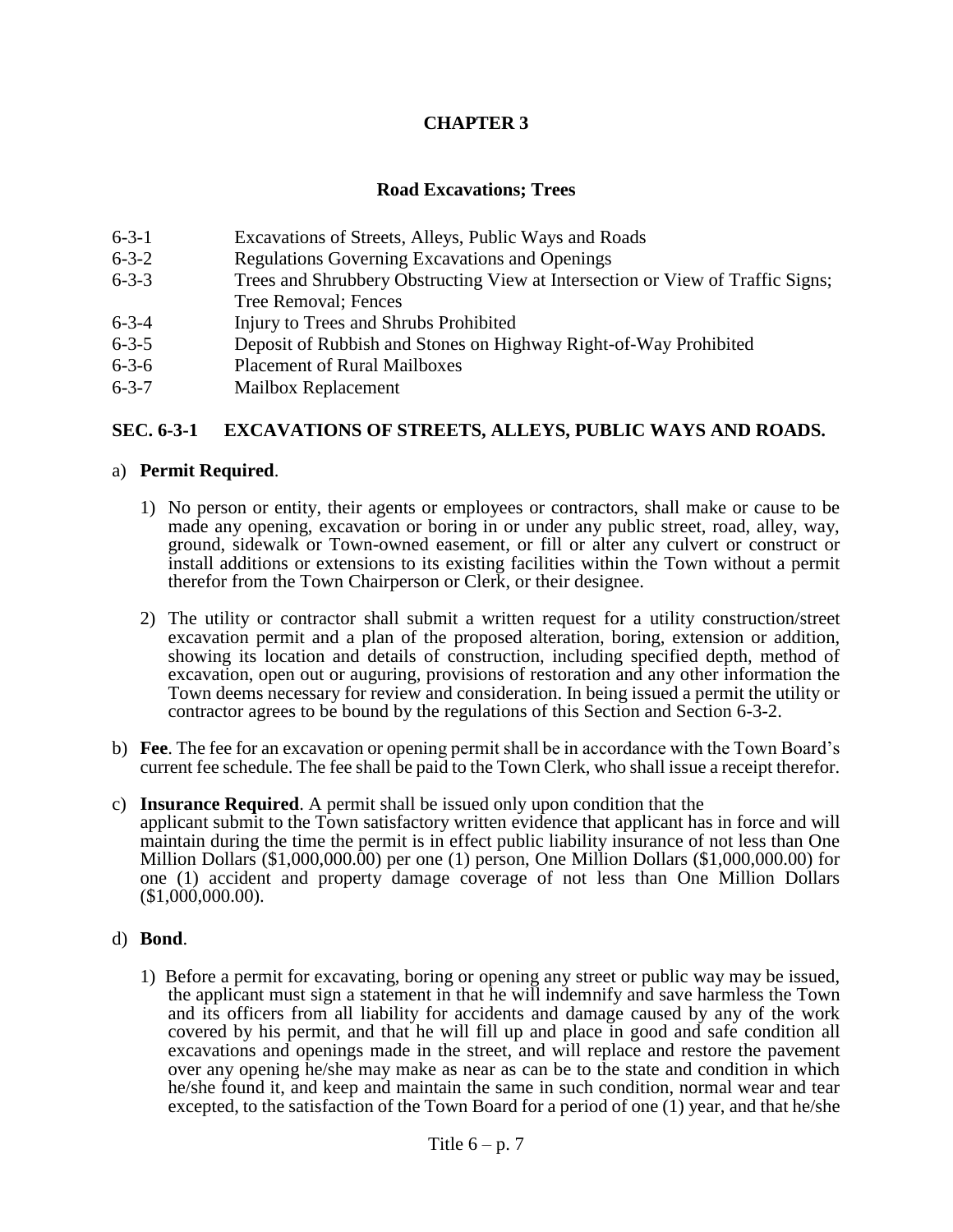will pay all fines imposed upon him for any violation of any rule, regulation or ordinance governing street openings or drain laying adopted by the Board and will repair any damage done to existing improvements during the progress of the excavation in accordance with the ordinances, rules and regulations of the Town. Such statement shall also guarantee that if the Town shall elect to make the street repair, the person opening the street will pay all costs of making such repair and of maintaining the same for one (1) year.

2) Whenever the Board finds that any such work has become defective within one (1) year of the date of completion, it shall give written notice thereof to the contractor stating the defect, the work to be done, the cost thereof and the period of time deemed by the Board to be reasonably necessary to complete said work. After receipt of such notice, the contractor or the surety must, within the time specified, repair the defect or indemnify the Town for the cost of doing the work as set forth in the notice.

#### **SEC. 6-3-2 REGULATIONS GOVERNING EXCAVATIONS AND OPENINGS.**

- a) **Frozen Ground**. No openings in the streets, alleys, sidewalks or public ways shall be permitted when the ground is frozen except where it is deemed necessary by the Town Chairperson or Town Clerk, or their designee.
- b) **Removal of Paving**. In any opening or excavation, all paving materials shall be removed with the least possible loss of or injury to surfacing materials and together with the excavated materials from the opening shall be placed so as to cause the least practicable inconvenience to the public and permit free flow of water along gutters.

#### c) **Protection of Public**.

- 1) Every opening and excavation shall be enclosed with sufficient barriers. Sufficient warning lights shall be kept on from sunset to sunrise. Such lights shall be spaced so as to give adequate warning of the existence of the opening and of piled excavated materials. No open flame warning pots shall be used. Except by special permission from the Town, no trench shall be excavated more than two hundred fifty (250) feet in advance of pipe or conduit laying nor left unfilled more than five hundred (500) feet where pipe or conduit has been laid.
- 2) All necessary precautions shall be taken to guard the public effectively from accidents or damage to persons or property through the period of the work. Each person making such opening shall be held liable for all damages, including costs incurred by the Town in defending any action brought against it for damages, as well as cost of any appeal, that may result from the neglect by such person or his employees of any necessary precaution against injury or damage to persons, vehicles or property of any kind.
- d) **Replacing Street Surface**. In opening any public street, alley, sidewalk, way, easement or ground, the paving materials, sand, gravel and earth or other material moved or penetrated and all surface monuments or hubs must be removed and replaced as nearly as possible in their original condition or position and the same relation to the remainder as before. Any excavated material which, in the opinion of the Town, is not suitable for refilling shall be replaced with approved backfill material. All rubbish shall be immediately removed. In refilling the opening, the earth must be laid in layers not more than six (6) inches in depth and each layer mechanically rammed or tamped to prevent after-settling. When the sides of the trench will not stand perpendicular, sheathing and braces must be used to prevent caving. No timber, bracing, lagging, sheathing or other lumber shall be left in any trench. Trenches shall be compacted to ninety-five percent (95%) Modified Procter, with test results from a certified soil tester filed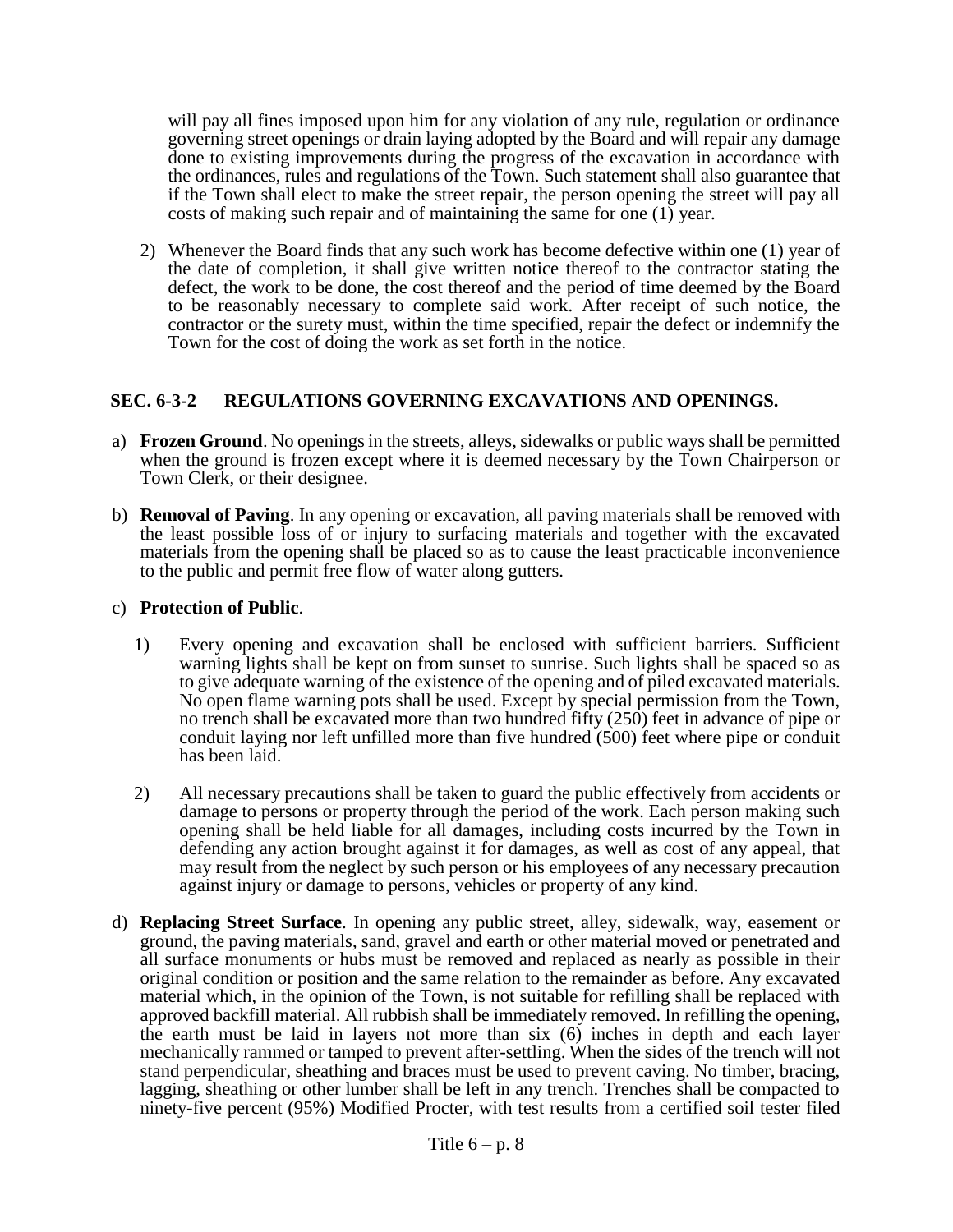with the Town Engineer. The Town may elect to have the opening for any street or sidewalk repaired by the Town, in which case the cost of making such repair and of maintaining it for one (1) year shall be charged to the person making the street opening.

- e) **Notice**. It shall be the duty of the permittee to notify the Town Chairperson and/or Town Clerk, or the Town Engineer when requested by the Town, and all private individuals, firms and corporations affected by the work to be done at least twenty-four (24) hours before such work is to commence. The Clerk and/or Chairperson, or the Town Engineer when requested by the Town, shall also be notified at least four (4) hours prior to backfilling and/or restoring the surface.
- f) **Validity of Permit**. Unless the work shall be commenced within thirty (30) days of the issuance of the permit, the permit shall be void, and a new permit must be obtained and an additional fee charged. The Town may extend the time limitation for good cause. The utility or contractor shall have present at the site of construction and during the restoration period a copy of the construction plans and Town permit.
- g) **Backfilling**. Reconstruction shall be in accordance with the current cross-section or according to Town Standards, whichever is stricter. If the surface is not restored as required, the Town may restore the surface and bill the permittee therefor; the Town shall perform such work and bill the cost thereof to the permittee.
- h) **Emergency Excavation**. In the event of an emergency, any person, firm or corporation, owning or controlling any sewer, gas main, water main, conduit or other utility in or under any public street, alley, easement, way or ground and his agents and employees may take immediate proper emergency measures to remedy dangerous conditions for the protection of property, life, health or safety without obtaining an excavation permit, provided that such person, firm or corporation shall apply for an excavation permit not later than the next business day.
- i) **Excavation in New Streets Limited**. Whenever the Town Board determines to provide for the permanent improvement or repaving of any street, such determination shall be made not less than thirty (30) days before the work of improvement or repaving shall begin. Immediately after such determination by the Board, the Town Engineer shall notify in writing each person, utility, Town department or other agency owning or controlling any sewer, water main, conduit or other utility in or under said street or any real property abutting said street, that all such excavation work in such street must be completed within ninety (90) days. After such permanent improvement or repaving, no permit shall be issued to open or excavate said street for a period of five (5) years after the date of improvement or repaving unless, in the opinion of the Board, an emergency exists which makes it absolutely essential that the permit be issued.
- j) **Exception**. The provisions of this Section shall not apply to excavation work done by Town employees or contractors performing work under contract with the Town except that the safety precautions under Subsection (c) hereof shall be complied with.

#### **SEC. 6-3-3 TREES AND SHRUBBERY OBSTRUCTING VIEW AT INTERSECTION OR VIEW OF TRAFFIC SIGNS; TREE REMOVAL; FENCES.**

#### a) **Obstruction of Intersections**.

1) Purpose. No person shall maintain, plant or permit to remain on any private or public premises situated at the intersection of two (2) or more roads, streets or alleys in the Town any hedge, tree, shrub or other growth which may obstruct the view of the operator of any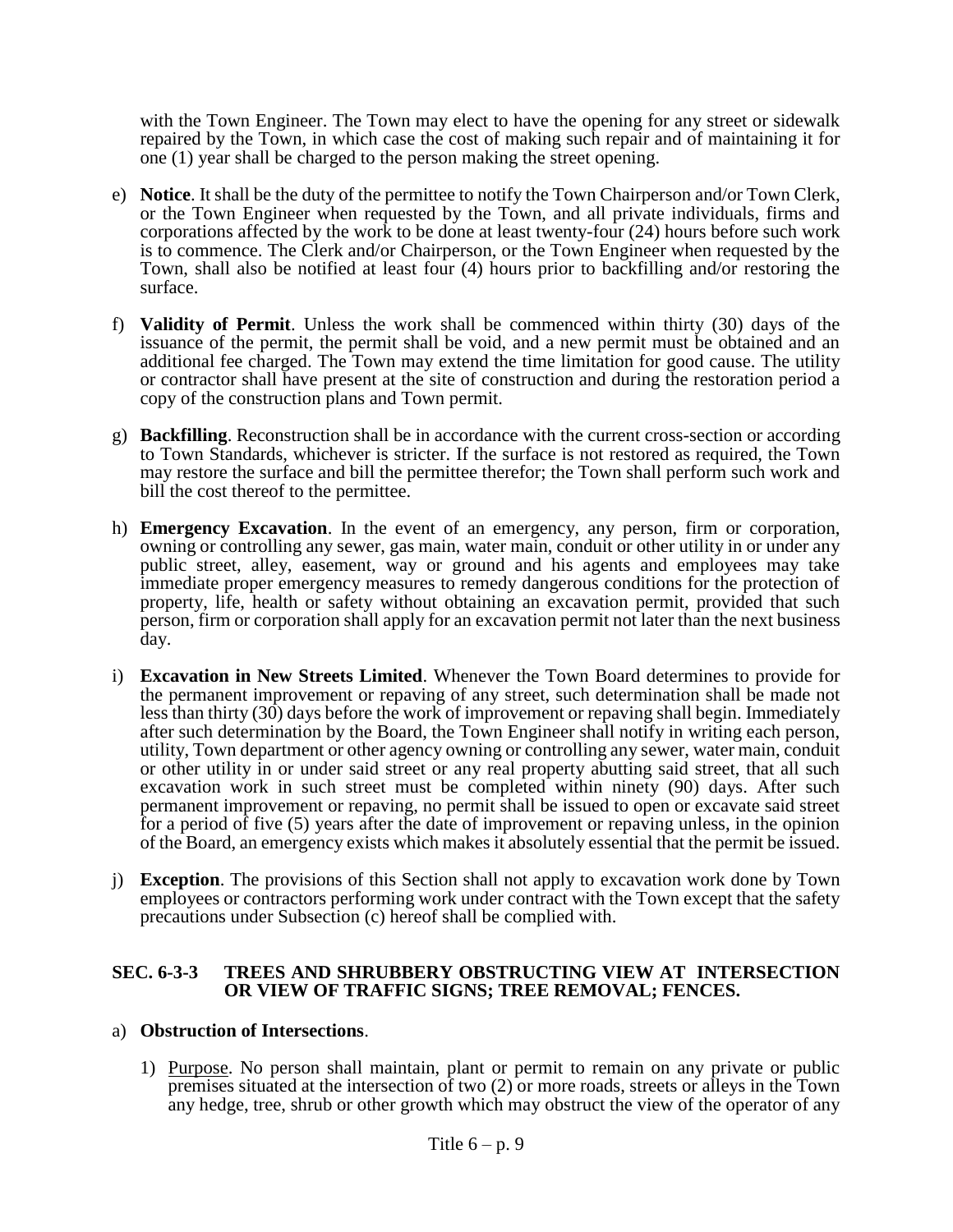motor vehicle or pedestrian approaching such intersection.

- 2) Traffic Visibility. On a corner parcel, no fence, wall, hedge, planting or structure shall be erected, placed, planted, or allowed to grow in such a manner as to obstruct vision between a height of two and one-half (2-1/2) feet and ten (10) feet above the centerline grades of the intersecting streets in the area bounded by the street lines of such corner parcels and a line joining the points along said street lines twenty-five (25) feet from the point of intersection. In the case of arterial streets intersecting with other arterial streets or railways, the corner cutoff distances establishing the triangular vision clearance space shall be increased to fifty (50) feet.
- b) **Obstruction of Signs**. It is unlawful for any person to plant, cause to grow, allow to grow or maintain any trees, bushes, shrubbery or vegetation of any kind which is an obstruction to the clear and complete vision of any traffic sign in the Town. It shall be the duty of every owner of such tree, brush, shrubbery or vegetation to remove such obstruction.
- c) **Abatement Procedure**. Any shrub, tree or other plant which obstructs the view at an intersection or the view of a traffic sign shall be deemed to be dangerous to public travel, and the Town Clerk shall notify the property owner in writing, describing the conditions, stating the steps necessary to correct the conditions, and establishing a reasonable time within which the corrective steps shall be taken. In the event that effective steps are not taken within the time specified, the Town may abate these conditions to the extent necessary to assure compliance with the foregoing requirements, and the costs thereof shall be charged to the owner as a special charge pursuant to Sec. 66.0627, Wis. Stats.

#### d) **Trees on and Adjacent to Highway**.

- 1) Removal of Fallen Trees. If any tree falls from adjacent land into any highway, the owner or occupant of the land shall immediately remove the tree from the highway. If the tree is not removed by the property owner following notice from the Town, the Town may remove from any highway any fallen tree or trees therein and charge the cost thereof to the property owner pursuant to Sec. 66.0627, Wis. Stats.
- 2) Planting Trees and Shrubs in Highway. Any person owning or occupying land adjoining any highway may, with the approval of the Board, plant, cultivate and maintain trees, shrubs or hedges on the side of the highway continuous to and within ten (10) feet of his land. Such trees, shrubs or hedges shall be cut or removed only by the owner or occupant of the abutting land or by the public authority having control of the highway.
- e) **Cutting or Injuring Trees on Highway**. No person shall cut down, break, girdle, bruise the bark or in any other manner injure any public or private trees, shrubs or hedges growing within the highway, except as the owner thereof or the public authority maintaining the highway may cut down, trim and remove trees, shrubs and hedges for the purpose of and conducting to the benefit and improvement of the owner's land or the highway facility. When it is necessary for trees in a road right-of-way to be removed, the adjacent property owner shall have a right of first refusal to have the wood.
- f) **Fences**. No person shall build or reconstruct any fence within the thirty-three (33) foot public road right-of-way.

### **SEC. 6-3-4 INJURY TO TREES AND SHRUBS PROHIBITED.**

a) No person shall, without the consent of the owner in the case of a private tree or shrub, or without written permits from the Town Board in the case of a public tree or shrub, do or cause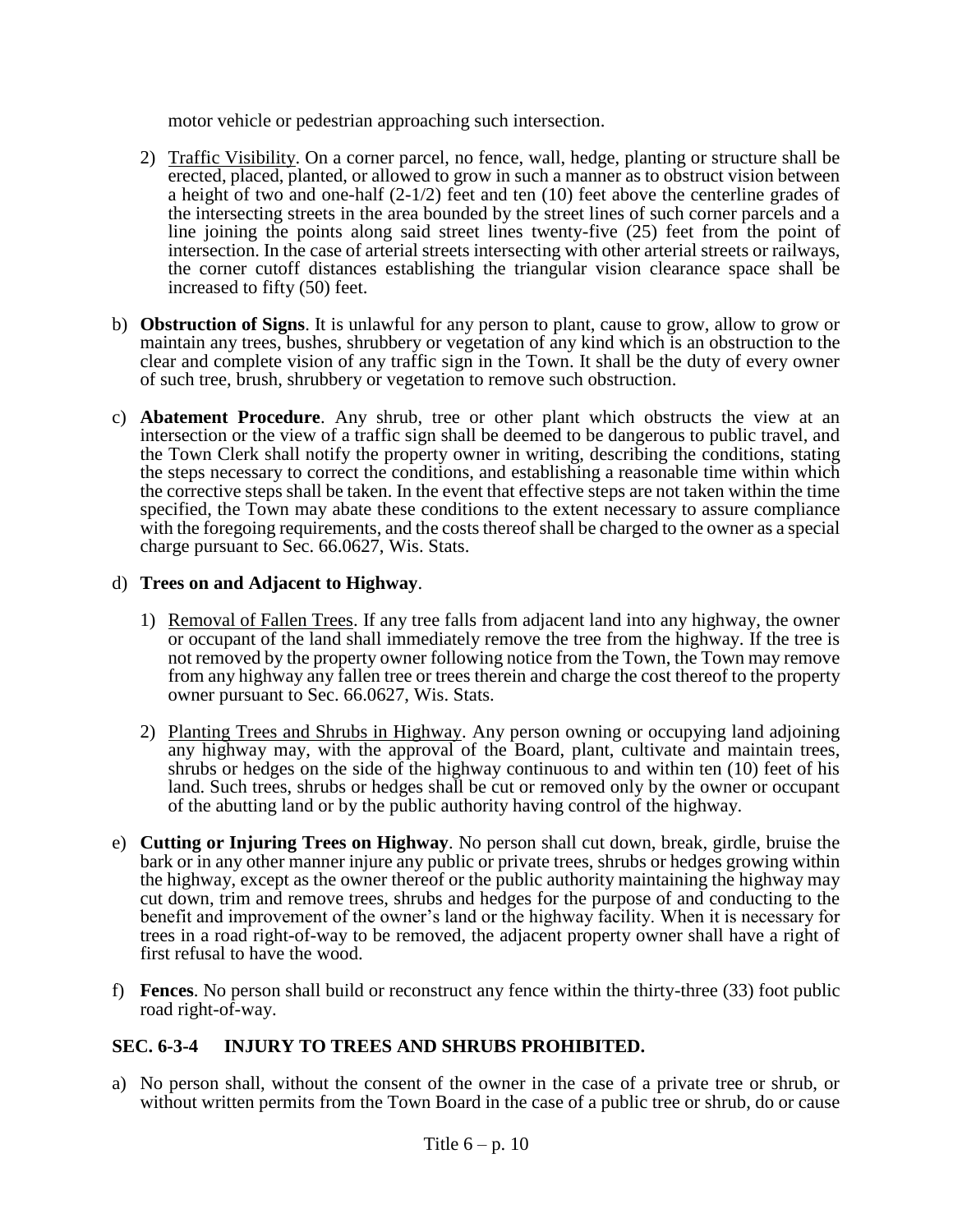to be done by others any of the following acts:

- 1) Secure, fasten or run any rope, wire sign, unprotected electrical installation or other device or material to, around or through a tree or shrub.
- 2) Break, injure, mutilate, deface, kill or destroy any tree or shrub or permit any fire to burn where it will injure any tree or shrub.
- 3) Permit any toxic chemical, gas, smoke, oil or other injurious substance to seep, drain or be emptied upon or about any tree or shrub, or place cement or other solid substance around the base of the same.
- 4) Remove any guard, stake or other device or material intended for the protection of a public tree or shrub, or close or obstruct any open space about the base of a public tree or shrub designed to permit access of air, water and fertilizer.
- 5) Attach any sign, poster, notice and other object on any tree, or fasten any guy wire, cable, rope, nails, screws or other device to any tree; except that the Town may tie temporary "no parking" signs to trees when necessary in conjunction with street improvement work, tree maintenance work or parades.
- 6) Cause or encourage any fire or burning near or around any tree.
- b) All trees on any parkway or other publicly owned property near any excavation or construction of any building, structure or street work shall be sufficiently guarded and protected by those responsible for such work as to prevent any injury to said trees.

#### **SEC. 6-3-5 DEPOSIT OF RUBBISH AND STONES ON HIGHWAY RIGHT-OF-WAY.**

It shall be unlawful for any person to throw or deposit any weeds, sod, brush, cans, glass, gravel, stones, boulders, machinery, garbage or other waste or rubbish in or on the right-of-way of any highway located in the Town, without written permission of the Town Board for temporary use.

### **SEC. 6-3-6 PLACEMENT OF RURAL MAILBOXES.**

Rural mailboxes are prohibited on the right-of-way of all highways within the Town except as hereinafter provided:

- a) Mailboxes are approved only if they are of a construction or design approved by the United States Postal Service or previously approved by the Postmaster.
- b) Newspaper tubes are permitted only if provided by the newspaper and if they are of a construction or design that will not present a hazard to the public use of the right-of-way.
- c) A nameplate bearing the name and address number of the mailbox owner shall be permitted on each box.
- d) The support for the mailbox and newspaper tube shall adhere to the standards governing construction of mailbox supports as established by the Wisconsin Department of Transportation and shall not constitute a hazard to the public use of the right-of-way.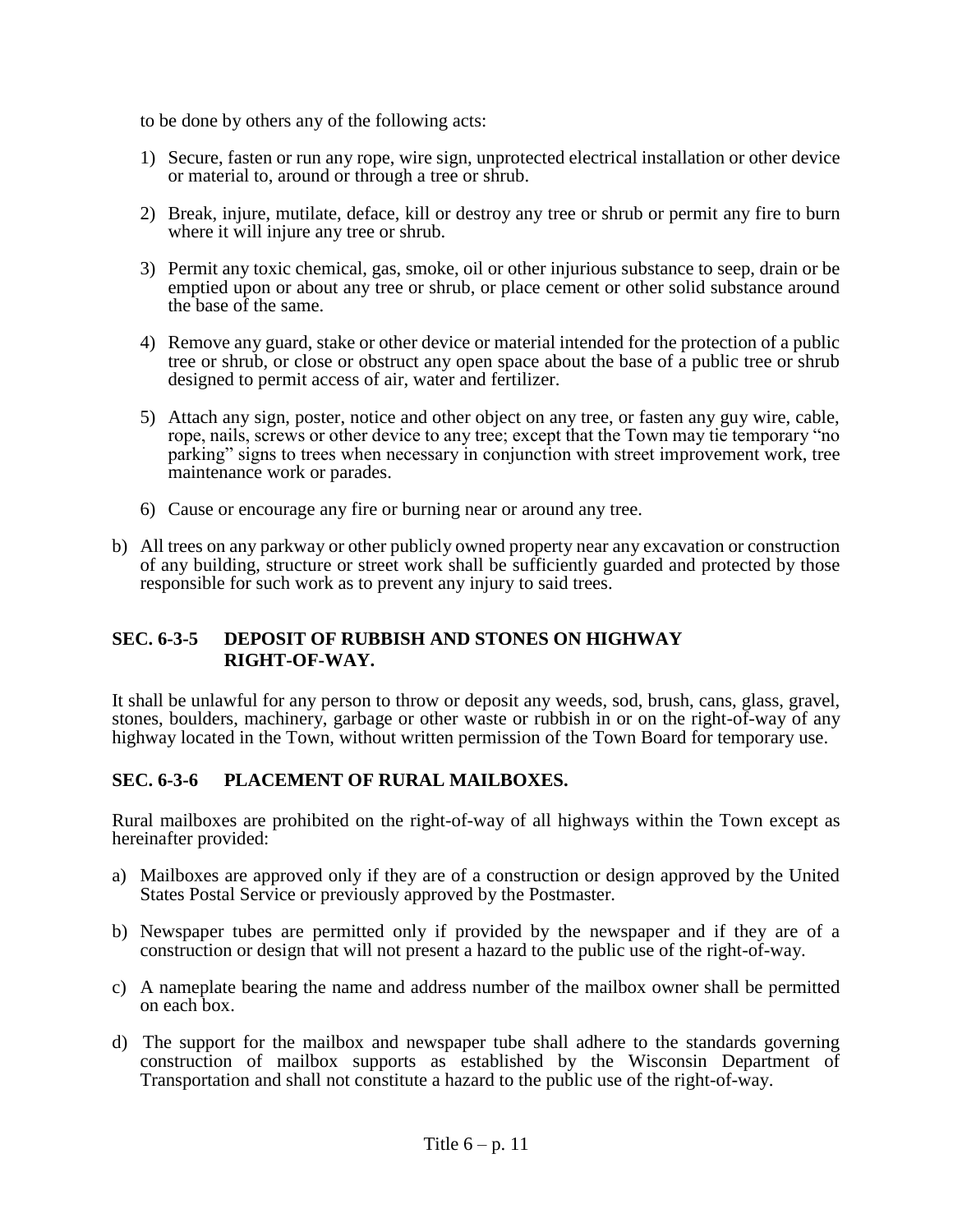- e) Mailbox and newspaper tubes must be located on the side of the road required by the United States Postal Service and so that the door to the mailbox or protruding end of the newspaper tube is at least one (1) foot from the paved portion of the highway.
- f) The owner of each mailbox and/or newspaper tube shall, within twenty-four (24) hours after the end of each snowfall, remove all snow and ice which has fallen or accumulated in front of said mailbox and/or said newspaper tube and shall remove the snow for a distance of fifteen (15) feet to each side of said mailbox and/or newspaper tube.
- g) No other object of any kind shall be attached to the mailbox, newspaper tube or their supports. No other objects, including, but not limited to, landscaping boulders or fences may be placed on the right-of-way.
- h) This Section is not intended to and shall not be construed to create any affirmative duty on the part of the Town to locate and remove obstructing mailboxes.

#### **SEC. 6-3-7 MAILBOX REPLACEMENT.**

- a) The Town will replace mailboxes damaged on the Town road system where it has been determined that:
	- 1) Physical damage, which can be proven and documented by the owner or the Town, was caused by actual Town equipment contact;
	- 2) The mailbox is of standard design and placed in conformance with U.S. Post Office standards; and
	- 3) The existing installation, mailbox and mailbox post were in good repair.
- b) The Town of Fond du Lac will not replace mailboxes damaged on the Town road system where it has been determined that:
	- 1) The mailbox was not of standard design, or not placed in conformance with U.S. Post Office standards, even though it may have been damaged by Town equipment; or
	- 2) The mailbox, post and installation were not in good repair; or
	- 3) Evidence indicates that the weight of plowed snow resulted in the damage to the mailbox and/or post.
- (c) The replacement mailboxes by the Town shall be limited to a Twenty-five Dollar (\$25.00) payment. Special decorative mailboxes and/or posts will not be provided. If the owner wishes to install a decorative mailbox and/or post that meets standards, it shall be at the owner's expense.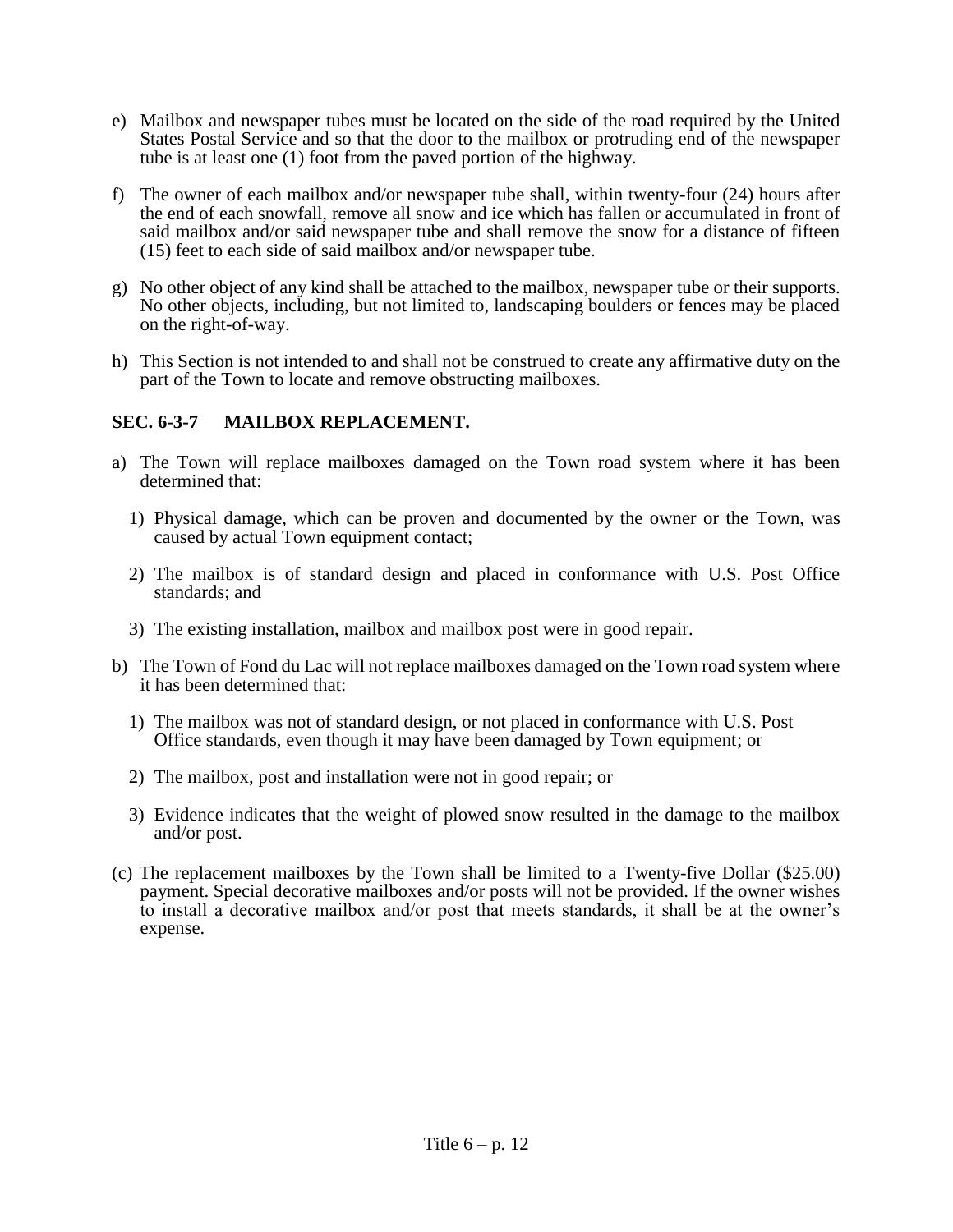### **Driveways; Culverts**

6-4-1 Culvert Requirements<br>6-4-2 Driveway and Culvert

6-4-2 Driveway and Culvert Location, Design and Construction Requirements

### **SEC. 6-4-1 CULVERT REQUIREMENTS.**

No person shall construct any driveway or private road in a public right-of-way of the Town without installing a culvert in full compliance with this Section. Included within the scope of this requirement are commercial driveways.

#### **SEC. 6-4-2 DRIVEWAY AND CULVERT LOCATION, DESIGN AND CONSTRUCTION REQUIREMENTS.**

- a) **General Requirements**. The location, design and construction of driveways shall be in accordance with the following:
	- 1) General Design. Private driveways shall be of such width and so located that all of such driveways and their appurtenances are within the limits of the frontage abutting the street of the property served. Driveways shall not provide direct ingress or egress to or from any street intersection area and shall not encroach upon or occupy areas of the street right-ofway required for effective traffic control or for street signs or signals. A driveway shall be so located and constructed that vehicles approaching or using it shall have adequate sight distance along the street. Driveway approaches shall be at least ten (10) feet apart except by special permission from the Town Board, and driveways shall in all cases be placed wherever possible as not to interfere with utilities in place.
	- 2) Island Area. The island area in the street right-of-way between successive driveways or adjoining a driveway and between the highway shoulder and right-of-way shall constitute a restricted area and may be filled in and graded only as provided in Subsection (4).
	- 3) Driveway Approach to Town Road.
		- a. The apron from the center of the culvert to the road pavement must have a minimum of a three (3) feet to ten (10) feet taper on each side of the apron. Example: If the distance from the center of the culvert to the pavement is ten  $(10)$  feet, then the apron must be three (3) feet wider on each side than the width at the culvert.
		- b. The sides of the apron, at least to the culvert, should be beveled down to grade so as to have no abrupt surface that could damage a snow plow or create a hazard to any vehicle that should travel off the pavement.
		- c. No barricade, fence or guard that extends higher than the roadbed may be constructed in the area from the pavement to the center of the culvert.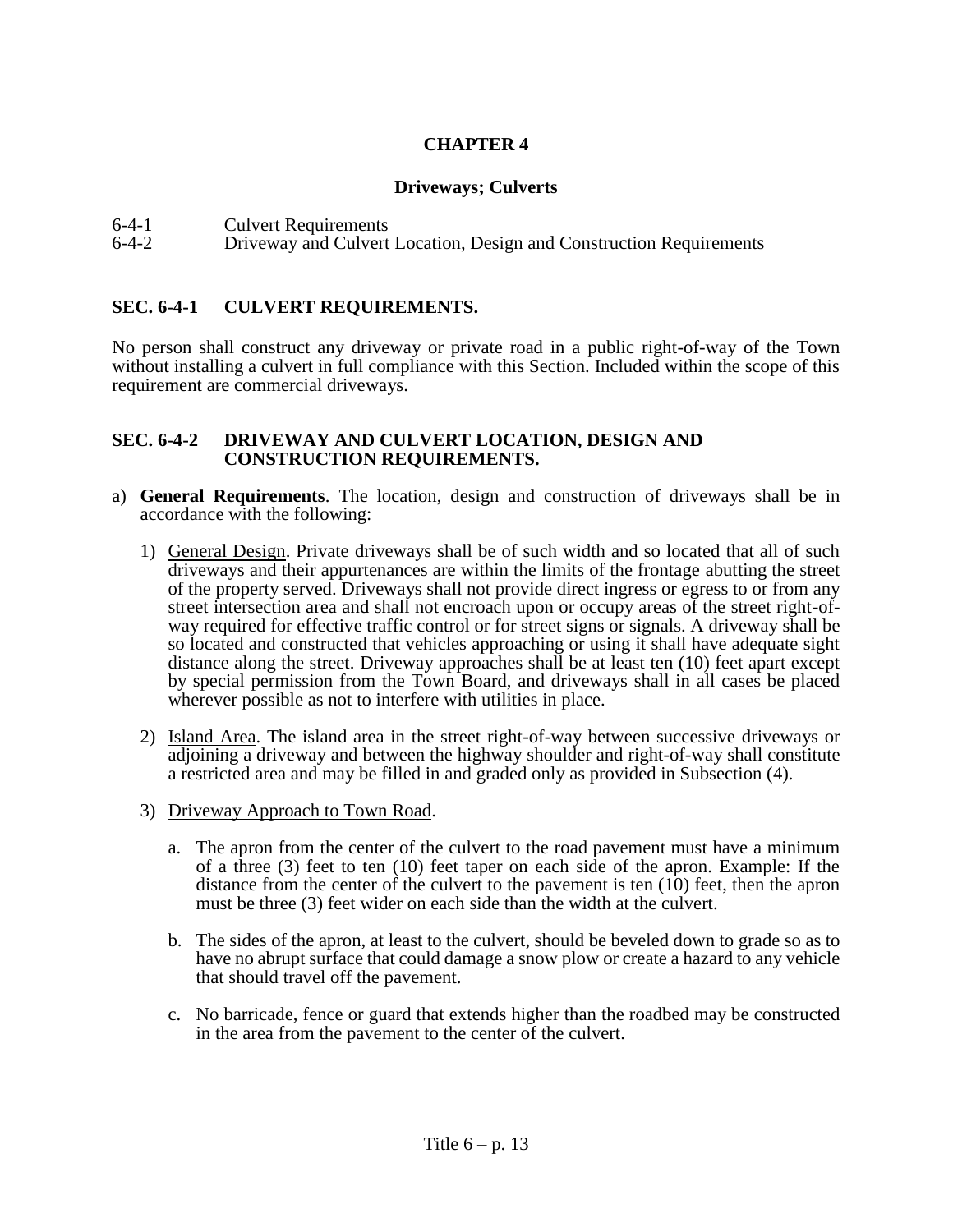- d. No driveway apron may be constructed of concrete without prior written approval of the Town Board. Such approval will be conditioned upon the applicant entering into a recordable Driveway Apron Agreement with the Town. The Driveway Apron Agreement will require the applicant to maintain the apron in such a manner that it remains at an elevation below the edges of the adjacent road at all times, and the Driveway Apron Agreement will further provide that if the Town removes all or part of the apron in connection with a construction project, or for any other reason, the Town will only be responsible for the replacement of the concrete driveway apron with a blacktop driveway apron. The Driveway Apron Agreement may include such further conditions as the Town Board deems necessary.
- 4) Restricted Areas. The restricted area between successive driveways may be filled in and graded only when the following requirements are complied with:
	- a. The filling or draining shall be to grades approved by the Town Engineer and, except where highway drainage is by means of curb and gutter, water drainage of the area shall be directed away from the street roadbed in a suitable manner.
	- b. Culvert extensions under the restricted area shall be of the same size and of equivalent acceptable material as the culvert under the driveway. Intermediate catch basins are required where the total culvert length is greater than three hundred (300) feet and/or where a bend or curve in the pipe is required.
	- c. Where no street side ditch separates the restricted area from the street roadbed, permanent provision may be required to separate the area from the street roadbed to prevent its use for driveway or parking purposes by construction of a border, curb, rail or posts as may be required by the Board.
- 5) Relocation of Utilities. Any costs of relocating utilities shall be the responsibility of the property owner with approval of the Board necessary before any utility may be relocated and the driveway installed.
- 6) Variances. Any of the above requirements may be varied by the Board in such instances where the peculiar nature of the property or the design of the street may make the rigid adherence to the above requirements impossible or impractical.
- b) **Special Requirements for Commercial and Industrial Driveways**. The following regulations are applicable to driveways serving commercial or industrial establishments:
	- 1) Width of Drive. No part of a private driveway located within the dedicated area of a public street shall, except as hereinafter provided, have a width greater than thirty (30) feet measured at right angles to the center line of said driveway, except as increased by permissible radii. In instances where the nature of the commercial or industrial activity or the physical characteristics of the land would require a driveway of greater width than herein specified, the Board in its discretion may permit a driveway of additional width.
	- 2) Angular Placement of Driveway. The angle between the center line of the driveway and the curb line or road edge shall not be less than 70 degrees.
- c) **Special Requirements for Residential Driveways**. The following regulations are applicable to driveways serving residential property: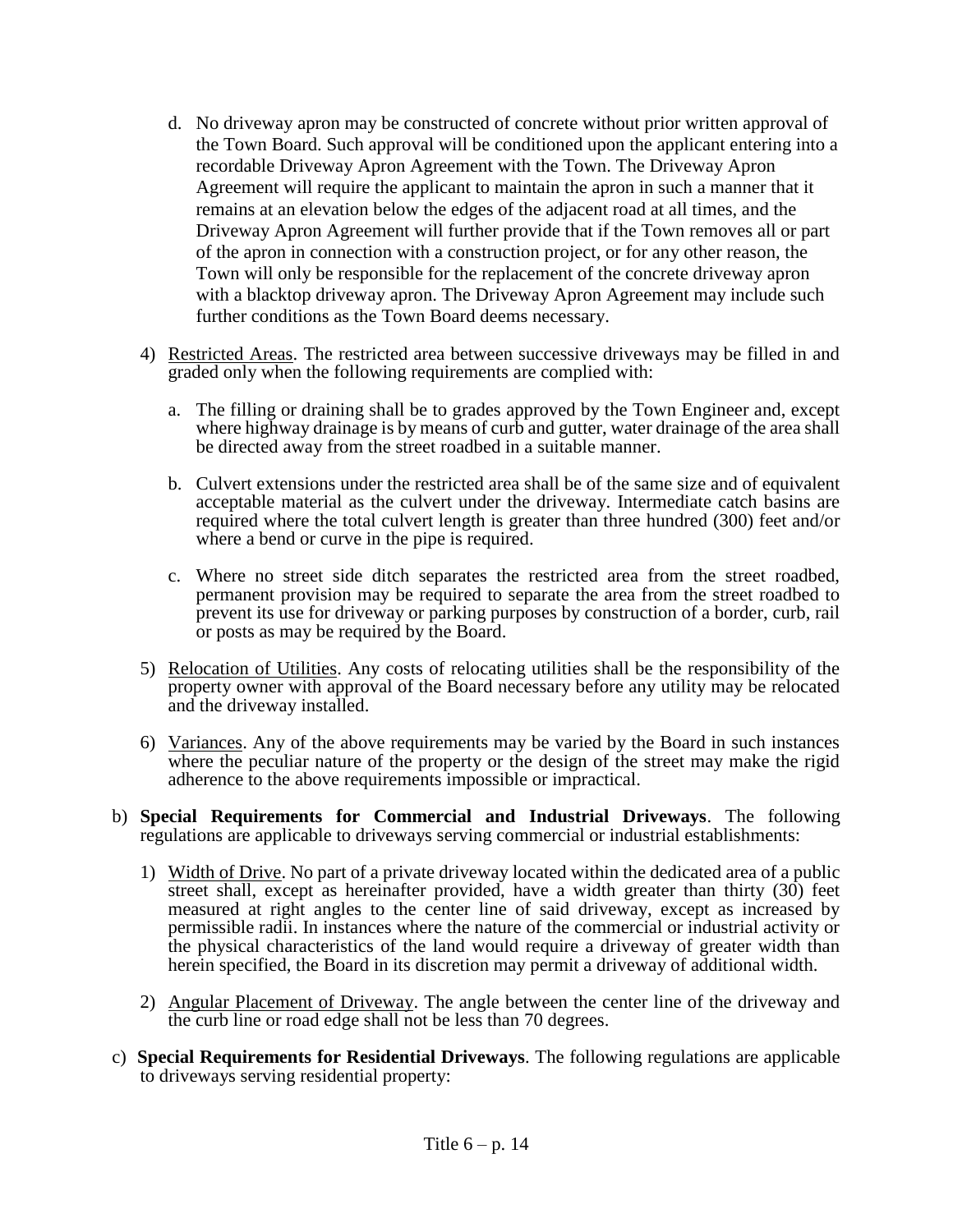- 1) Width. Unless special permission is first received from the Board, or committee thereof, a residential single-type driveway shall be no greater than twenty-six (26) feet wide at the curb line or pavement edge and eighteen (18) feet wide at the outer or street edge of the sidewalk; residential double-type driveways shall be no greater than twenty-six (26) feet wide at the curb line and twenty-four (24) feet wide at the outer or street edge of the sidewalk.
- 2) Angular Placement. The angle between the center line of the driveway and the curb line or road edge shall not be less than 70 degrees.

#### d) **Prohibited Driveways and/or Filling**.

- 1) No person, firm or corporation shall place, construct, locate in, or cause to be placed, constructed or located in, any obstruction or structure within the limits of any public road, highway or street in the Town except as permitted by this Section. As used herein the word "structure" includes private driveways, a portion of which extends into any public road, highway or street, and which is in non-conformance with this Chapter.
- 2) No driveway shall be closer than twenty-five (25) feet to the extended street line at an intersection. At street intersections a driveway shall not provide direct ingress or egress to or from the street intersection area and shall not occupy areas of the roadway deemed necessary by the Town for effective traffic control or for highway signs or signals.
- 3) The grade of that portion of any private driveway located within the limits of any public road, highway or street shall be such as shall meet the grade of the existing public roadway at its edge and not cause an obstruction to the maintenance or clearing of such public roadway.
- 4) Filling of ditches and/or culverts located within a public right-of-way is prohibited without written approval from the Town.
- 5) The placement of lawn sprinkler pipes in a road right-of-way is prohibited.
- 6) Concrete driveway culvert abutments are prohibited unless expressly approved by the Board or its designee and a special written permit is issued therefor.

#### e) **Culvert Construction Standards**.

- 1) Size and Material. Culverts shall be installed prior to construction work being commenced on the property served. Minimum culvert size will be determined by the Town permit issuer, based upon the depth of the ditch and existing culverts upstream and downstream of the subject property. All culverts shall be constructed of galvanized steel and shall be of new manufacture, unless specifically excepted by the Town Engineer.
- 2) Gauge. The minimum wall thickness for the galvanized steel or plastic pipe culverts shall be in accordance with the following:

| Pipe Diameter   | Gauge |
|-----------------|-------|
| 15 to 24 inch   | 16    |
| 30 to 36 inch   | 14    |
| $42$ to 54 inch | 12    |
| $60$ to 72 inch | 10    |
| 78 to 84 inch   |       |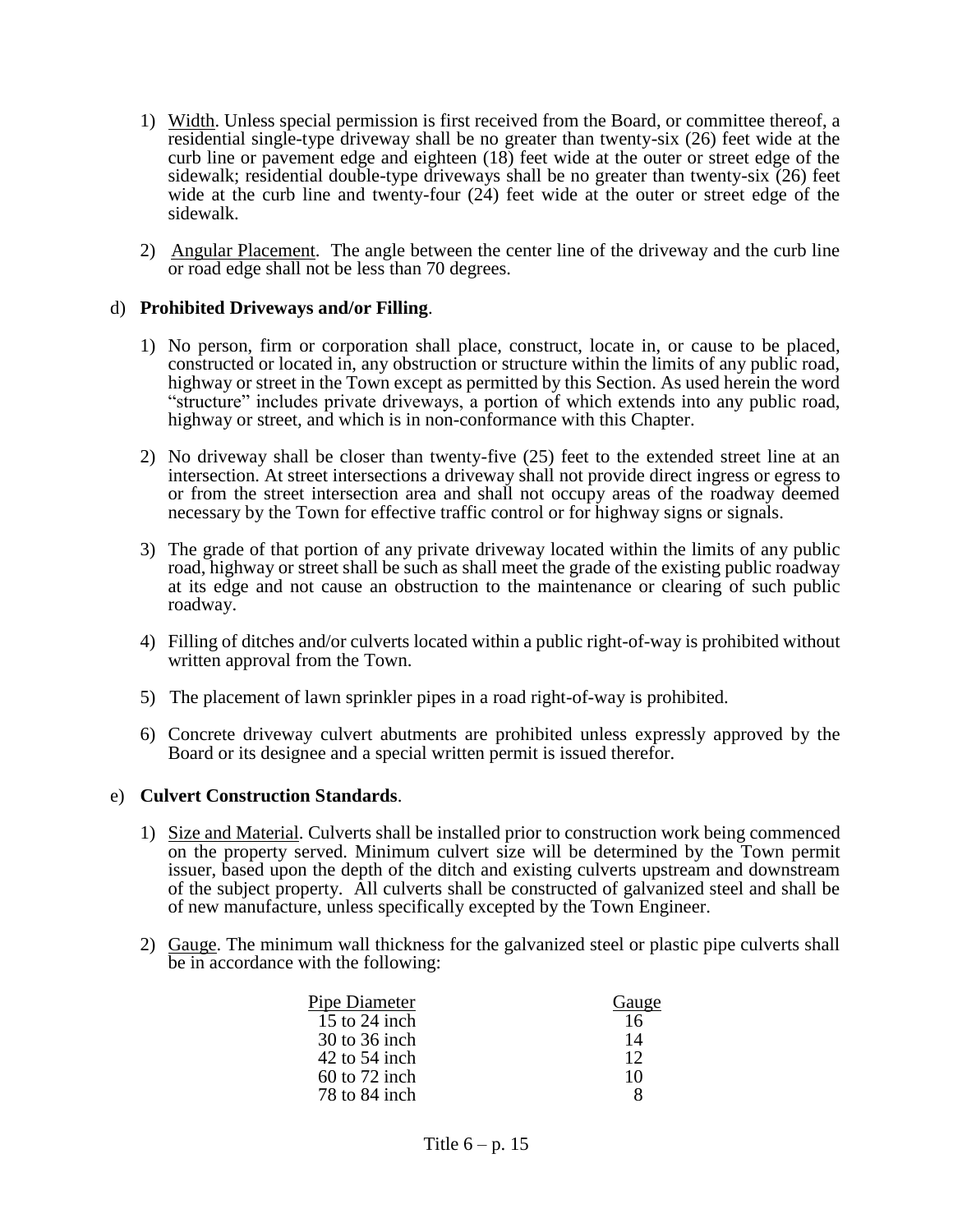The class of reinforced concrete pipe shall be in accordance with the following:

| Height of Cover | Class of Pipe |
|-----------------|---------------|
| (in feet)       |               |
| $0 - 2$         | IV            |
| $2 - 3$         | ш             |
| $3-6$           | н             |

- 3) Drainage. The culverts shall be placed in the ditchline at elevations that will assure proper drainage.
- 4) Backfill Material. Material used for backfill shall be of a quality acceptable to the Town Engineer and shall be free from frozen lumps, wood, or other extraneous or perishable materials. The minimum cover, measured from the top of the pipe to the top of the subgrade, shall be six (6) inches.
- 5) Erosion Control. Erosion control measures shall be implemented as necessary to control erosion, or as directed by the Town Engineer.
- 6) Cost. The property owner shall install the culvert and be responsible for the cost thereof.
- 7) Appeal. Persons may request a variance from the culvert requirements of this Section by filing a written appeals request with the Town Clerk, who shall place the matter as an agenda item for the Board's next meeting. The Board may only waive the requirement for a culvert upon a finding that unique physical characteristics of the location in question render a culvert unnecessary. The Town Engineer may be asked to render an opinion on the request.
- 8) All culverts shall be provided with stone, concrete, or metal apron endwalls on both the upstream and downstream ends of the culvert. For purposes of this requirement, "apron endwalls" refer to walls on each end of a culvert that provide a transition from the culvert to the outlet channel.

f) **Enforcement**. All costs incurred by the Town relating to the enforcement of this Chapter or in making the determinations or inspections necessary hereunder shall be paid by the property owner, including, but not limited to, Town administrative costs and engineers' and attorneys' fees. Such costs shall be payable from the permit fee established in Section 6-4-1(c)(3) above. If a property owner refuses to comply with the Chapter, the Town may install the culverts and charge back the cost or additional cost thereof as a special charge pursuant to Sec. 66.0627, Wis. Stats.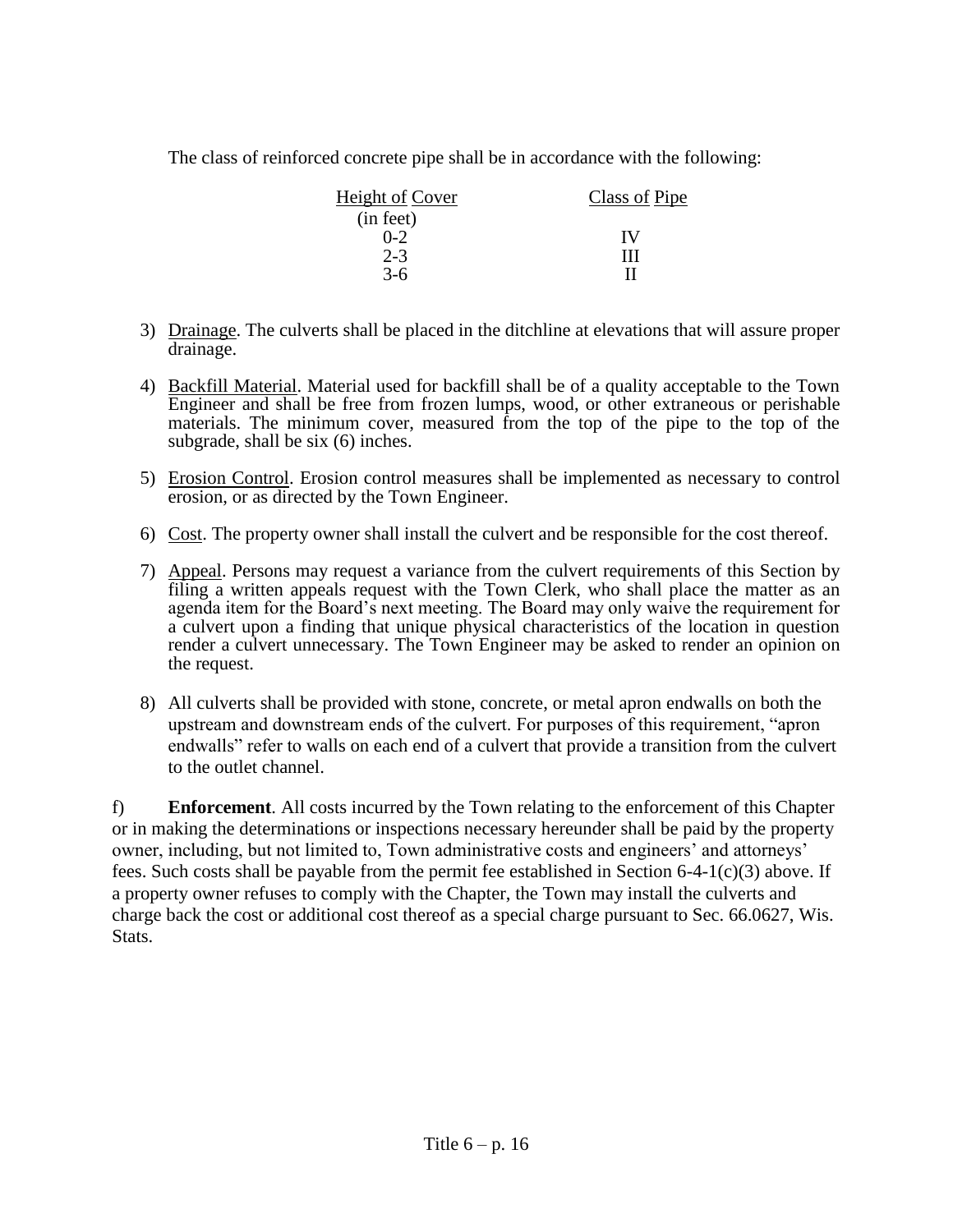# Town Road Names

 $\ddot{\phantom{a}}$ 

 $\frac{1}{2}$  $\frac{1}{4}$   $\pmb{i}$ 

医皮肤萎缩 医血压

# 5-5-1 Ordinance Naming Town Highway

 $\overline{\phantom{a}}$ 

{07581957.DOCX.1} Title 6-p. 17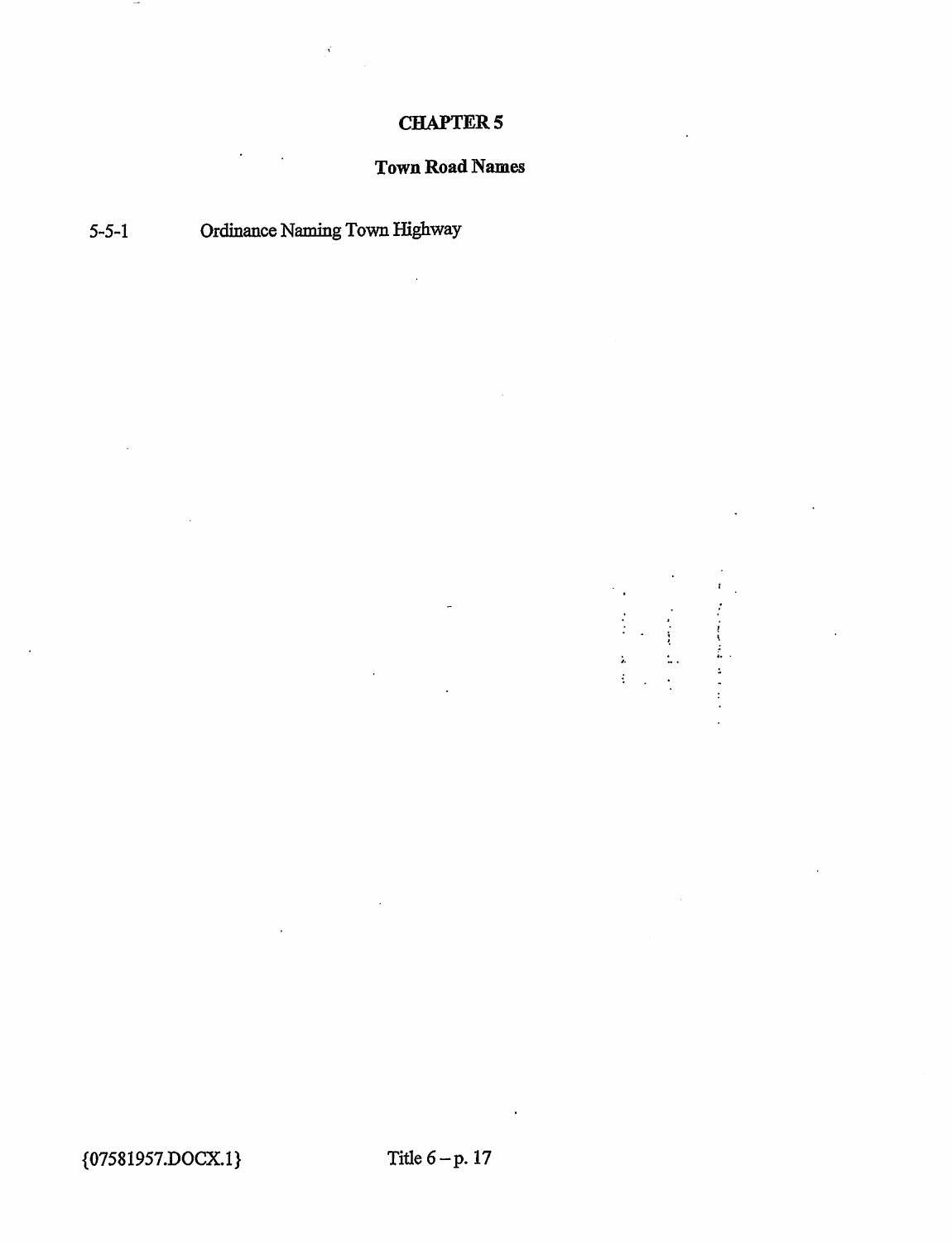# **Chapter 6**

### **Road Restoration**

| $6 - 6 - 1$ | <b>Mandatory Restoration Agreement</b> |
|-------------|----------------------------------------|
| $6 - 6 - 2$ | <b>Restoration of Road</b>             |
| $6 - 6 - 3$ | Security                               |
| $6 - 6 - 4$ | Inspection                             |
| $6 - 6 - 5$ | Indemnification                        |
| $6 - 6 - 6$ | Enforcement                            |
| $6 - 6 - 7$ | Severability                           |
| $6 - 6 - 8$ | Interpretation                         |
| $6 - 6 - 9$ | Definitions                            |
|             |                                        |

# **SEC. 6-6-1 MANDATORY RESTORATION AGREEMENT.**

Prior to the issuance of any permit the property owner whose property will be subject to the permit or any one owner if there are multiple owners, shall execute the Town's Road Restoration Agreement. Said Agreement shall contain a provision identifying any damages or deterioration to the Town road near and adjacent to the subject property prior to execution of the Agreement and issuance of the building permit. The property owner is responsible to reimburse the Town for its reasonable and actual costs incurred in both the pre-project road condition survey and the postproject road condition survey.

### **SEC. 6-6-2 RESTORATION OF ROAD.**

The property owner hereby agrees to restore the Town road near and adjacent to the property to conditions that existed at the time of the Agreement or prior to the commencement of the work or activity resulting in damage. The road shall be restored on or before a date not later than six months from the date substantial completion of the work or damage occurs. The road shall be constructed in accordance with the standards contained in the Town's subdivision ordinance in effect at the time of the project, together with any other requirement reasonably imposed by the Town Board to restore the road to its condition existing prior to the work or improvement. For purposes of this Ordinance, references to "road" include the road's surface, shoulders, culverts, ditches and any other road-related improvements located in the road right-of-way.

### **SEC. 6-6-3 SECURITY.**

In order to secure the obligations required by this Ordinance, the property owner shall submit to the Town a performance bond, a certificate of deposit, a letter of credit ("Security") in an amount determined by the Town Board to secure the cost of restoring the roads pursuant to this Ordinance. The Security shall be filed prior to the Town's approval of a certified survey map, plat, building permit, culvert permit or any other form of Town approval ("Local Approval") affecting a Town road. The Security shall provide that if the restoration has not been completed within 6 months,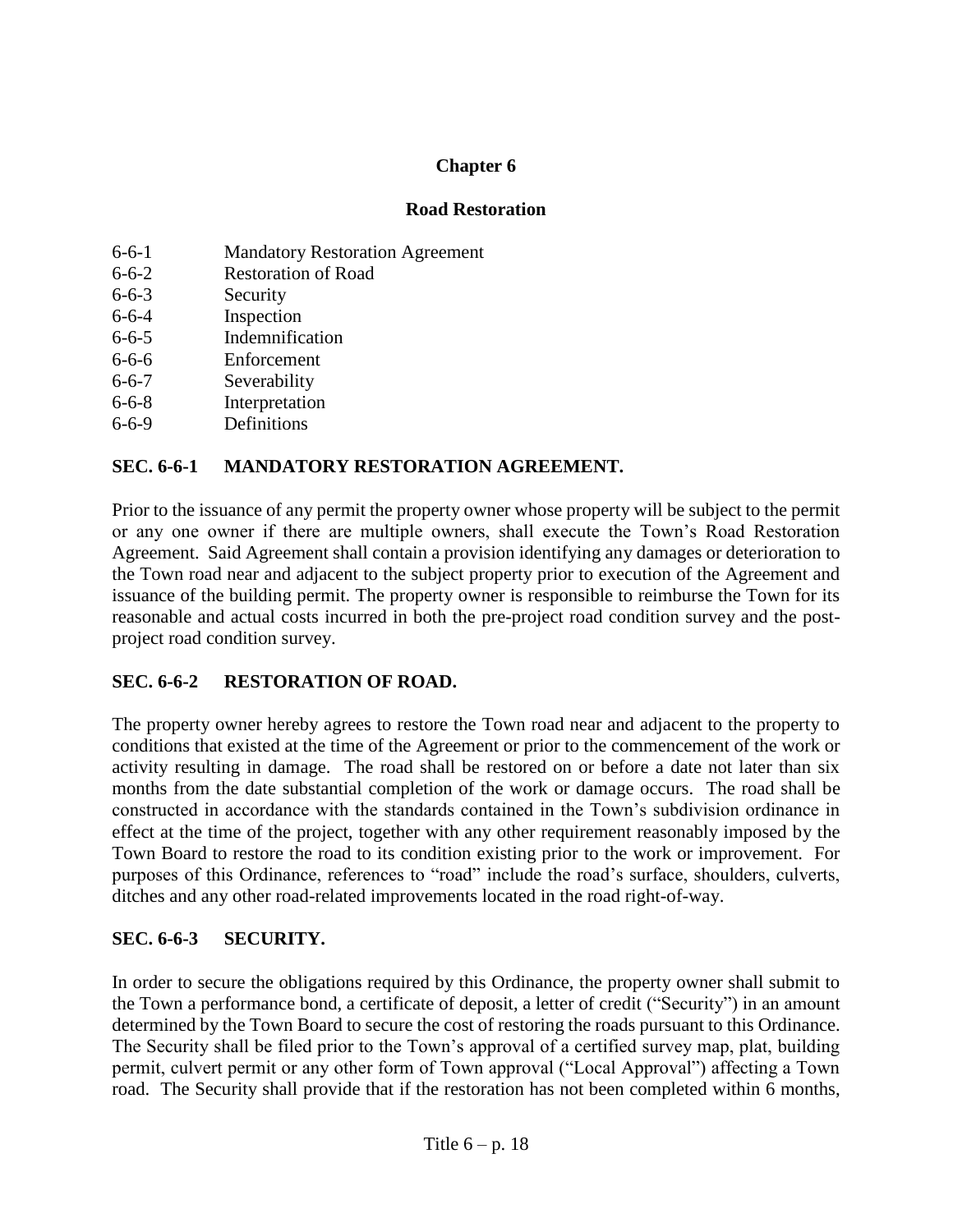the amount of the Security shall be paid to the Town and the Town shall have the authority to complete the necessary restoration work required by this Ordinance. Regardless of the amount of the Security, the property owner remains liable for the excess cost of the improvements over the amount of the Security. If the Security is deemed inadequate to fulfill the obligations of the property owner, the property owner is deemed to have granted to the Town authority to add the deficiency costs to the property owner's real estate bill as a special charge. By seeking a Local Approval the property owner is deemed to have waived any statutory notices that may constitute a precondition to the imposition of a special charge against the property owner's real estate tax bill.

# **SEC. 6-6-4 INSPECTION.**

At such time as there is substantial completion of the project or any other activity causing damage, the property owner shall contact the Town Clerk who shall have the Town road inspector or individual or organization designated by the Town Board inspect the town road near and adjacent to the subject property and compare the condition to that itemized on the restoration agreement (if applicable) and determine what, if any, restoration is required. It shall not be the obligation of the Town to prove that any damage to the road was actually caused by contractors/suppliers or others affiliated with the property owner's project or activity.

# **SEC. 6-6-5 INDEMNIFICATION.**

The property owner shall hold harmless, indemnify, defend, pay costs of defense, and pay any and all claims or judgments which may hereafter accrue against the Town or the Town Board and its employees, agents, and insurers, to the extent that such are incurred as a result of any damage to the Town roads caused by the use of the Town roads by the property owner, or its successors and assigns, agents, contractors, subcontractors and material suppliers.

# **SEC. 6-6-6 ENFORCEMENT.**

The Town Board shall have the authority to institute the appropriate action or proceedings to prevent, restrain, correct or abate a violation of this Ordinance. Enforcement remedies created by this Ordinance are cumulative and shall be in addition to all other remedies available under law. Any person who violates any provision of this Ordinance shall, upon conviction, be fined not less than \$500 nor more than \$1,000, for each offense, together with the costs of prosecution. Each day that a violation continues shall be considered a separate offense.

# **SEC. 6-6-7 SEVERABILITY.**

If any provision of this Ordinance is invalid or unconstitutional, or if the application of this Ordinance to any person or circumstance is invalid or unconstitutional, such invalidity or unconstitutionality shall not affect the provisions or applications of this Ordinance that can be given effect without the invalid or unconstitutional provision or application.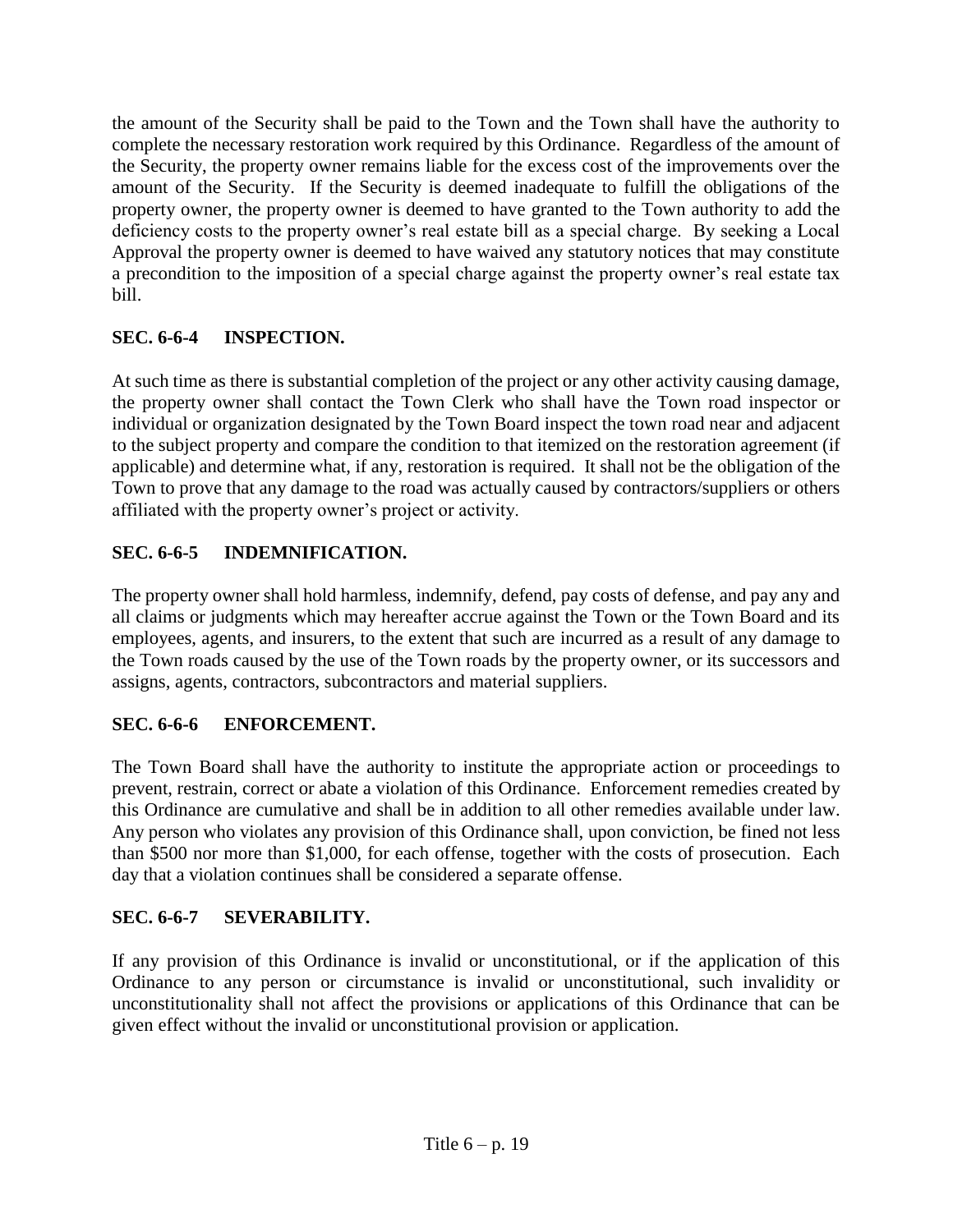### **SEC. 6-6-8 INTERPRETATION.**

The provisions of this Ordinance shall be considered minimum requirements. Where the provisions of this Ordinance impose greater restrictions than any statute, other regulation or ordinance, the provisions of this Ordinance shall prevail. Where the provisions of any statute, other regulation or ordinance impose greater restrictions than the provisions of this Ordinance, the provisions of such statute, other regulation or ordinance shall prevail.

# **SEC. 6-6-9 DEFINITIONS.**

- **a) Work Substantially Completed.** Completion of construction to a point where the improvement can be occupied, final yard grading and driveway, parking and walkway surfacing is complete and final exterior, interior and flooring surfaces are complete.
- **b) Near and Adjacent.** Roadway adjoining a property subject to a building permit and 100 yards in either direction from the driveway servicing the project.
- **c) Property Owner.** All references to the property owner include the property owner's successors and assigns or its employees, agents, contractors, subcontractors and material suppliers and their respective transport providers and milk haulers.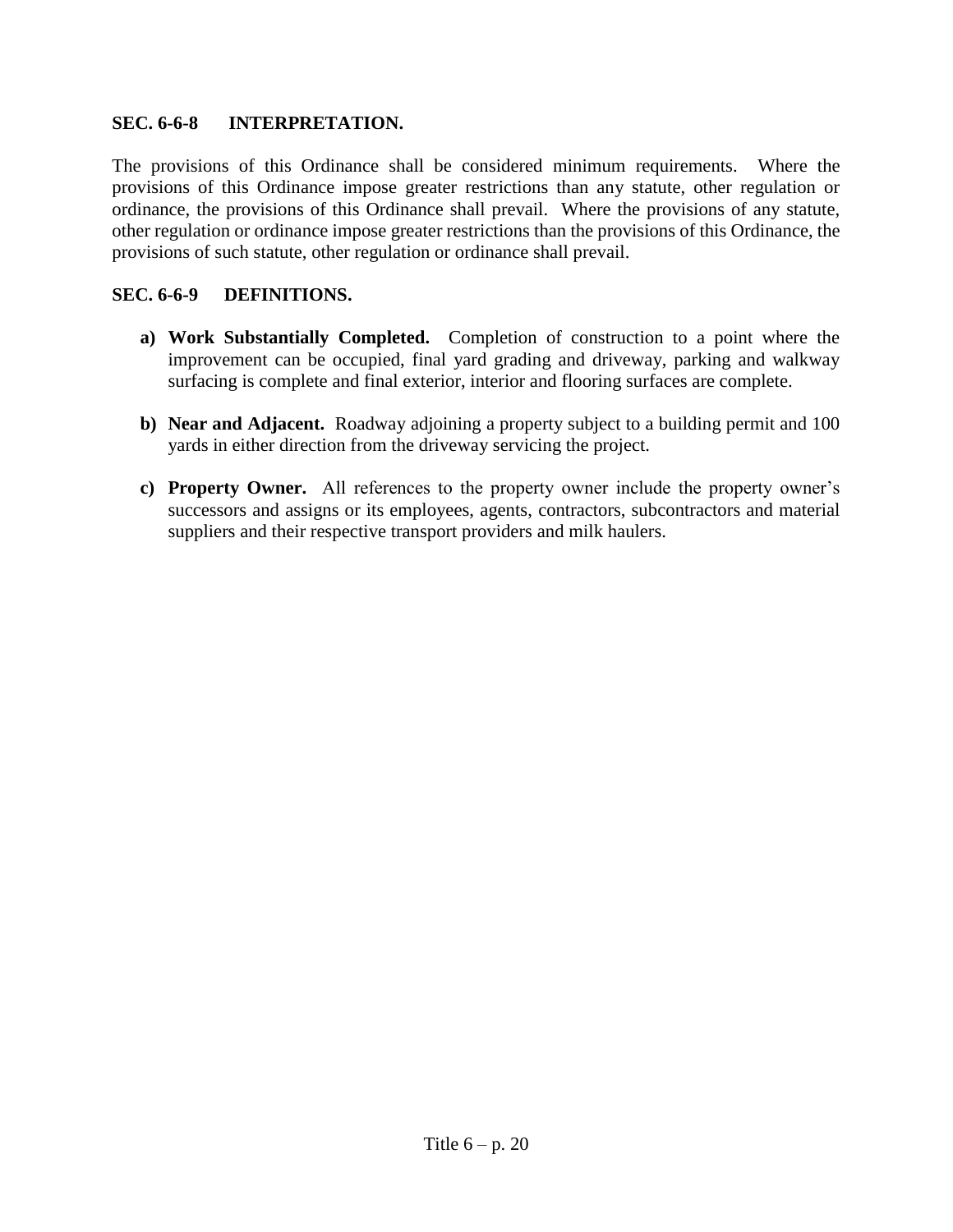### **Utility Location**

| $6 - 7 - 1$ | Purpose |
|-------------|---------|
|             |         |

- 6-7-2 Authority
- 6-7-3 Definitions
- 6-7-4 Establishment of Permit
- 6-7-5 Application for Permit
- 6-7-6 Facility Separation
- 6-7-7 Administration of Permit
- 6-7-8 Indemnification
- 6-7-9 Enforcement

# **SEC. 6-7-1 PURPOSE.**

The purpose of this Ordinance is to create a permitting and regulatory scheme for the construction and installation of facilities used to furnish or distribute heat, light, water, sanitary sewer service, power, telephone service, internet service, or natural gas across or within Town road right-of-way.

# **SEC. 6-7-2 AUTHORITY.**

This Ordinance is adopted pursuant to Wis. Stat. §§ 86.16, 182.017, 66.0831, and pursuant to the Town's police powers.

**SEC. 6-7-3 DEFINITIONS.** For purposes of this Ordinance, the following definitions apply:

- (a) "Person" shall mean all individuals, partnerships, associations, and bodies politic or corporate.
- (b) "Facilities" shall mean any pipes, lines, or other infrastructure used to furnish or distribute heat, light, water, sanitary sewer service, power, telephone service, internet service, or natural gas across or within Town road right of way.

# **SEC. 6-7-4 ESTABLISHMENT OF PERMIT.**

No Person may construct or install Facilities across or within any Town road right-of-way without a Facility Location Permit issued by the Town Board.

# **SEC. 6-7-5 APPLICATION FOR PERMIT.**

Any Person seeking a Facility Location Permit shall submit an application to the Town Board that shall contain, at a minimum, the following information:

(a) The applicant's name, address, and contact information.